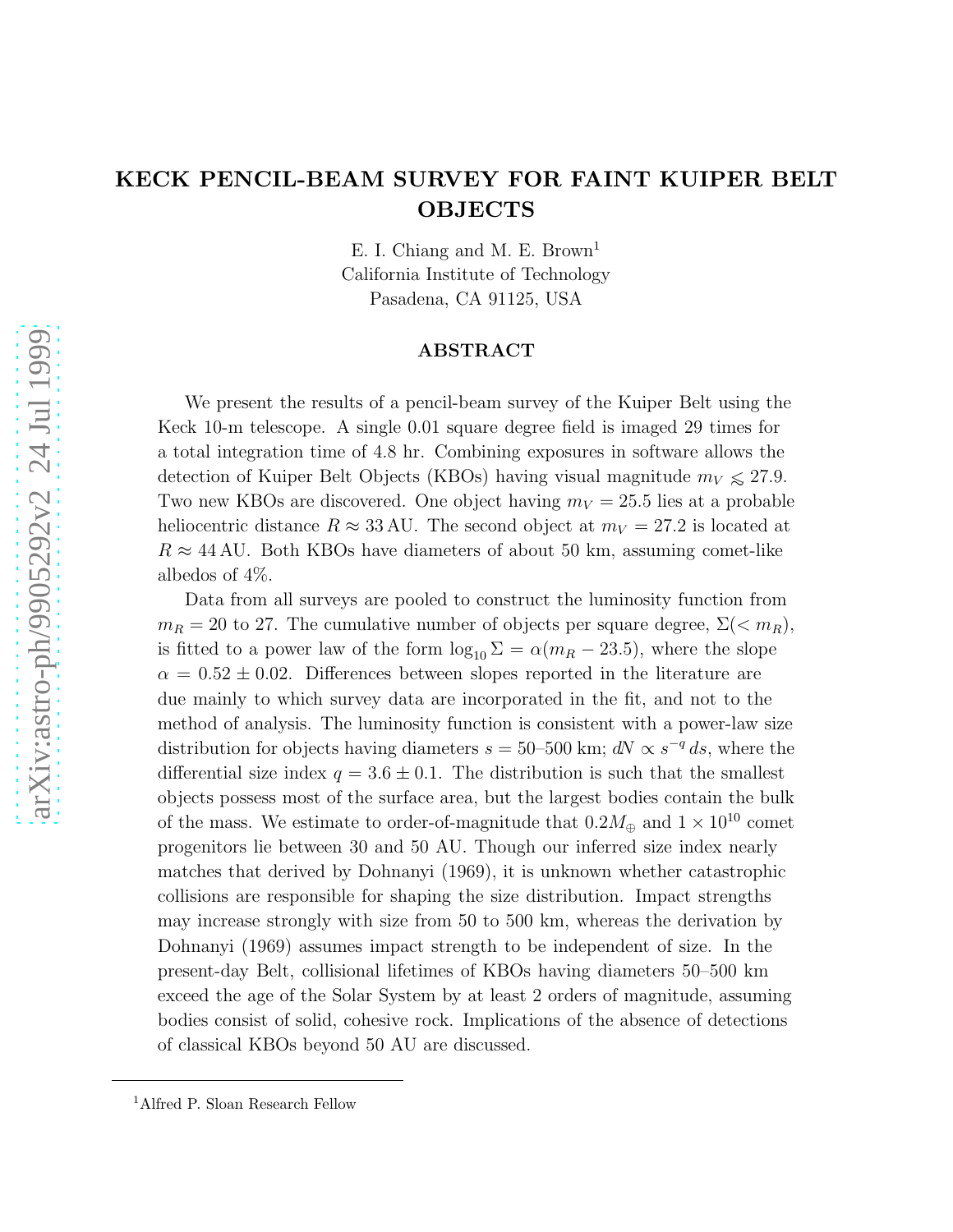Subject headings: Kuiper Belt – comets: general – solar system: formation

# 1. INTRODUCTION

Beyond the orbit of Neptune lies a disk of remnant planetesimals known as the Kuiper Belt. As outlined by Jewitt, Luu, & Trujillo (1998, hereafter JLT98), the ∼100 known Kuiper Belt Objects (KBOs) divide into 3 dynamical classes.

- 1. Classical KBOs reside in low eccentricity, low inclination orbits beyond 40 AU (JLT98). They are not associated with mean motion resonances with Neptune.
- 2. Resonant KBOs, of which Pluto is the largest known member, have orbital periods commensurate with that of Neptune and are protected against close encounters with that planet (Malhotra 1996). They possess moderately high eccentricities and inclinations, possibly excited by Neptune during a transient period of orbital migration (JLT98; Malhotra 1995; Malhotra, Duncan, & Levison 1999, hereafter MDL99; and references therein).
- 3. Scattered KBOs, of which 1996  $TL_{66}$  is one member (Luu et al. 1997), occupy large, highly eccentric and inclined orbits, the result of close encounters with Neptune (Duncan & Levison 1997).

Of the 3 populations, the classical Kuiper Belt appears the most untouched dynamically. However, the record of primordial conditions preserved by the classical Belt, as observed today out to 50 AU, seems heavily weathered. Recent surveys estimate the mass of the observable Kuiper Belt within 50 AU to be a few  $\times$  0.1 $M_{\oplus}$  (e.g., Luu & Jewitt 1998; this paper). Hamid, Marsden, & Whipple (1968) used the trajectories of short-period comets to set an upper mass limit of  $1.3M_{\oplus}$  on a smooth ring within 50 AU. The mass of the nearby Belt is therefore ~10–100 × smaller than the ~15 $M_{\oplus}$  extrapolated from the condensable material of the outer giant planets. Mass depletion since the time of formation is also suggested by the existence of bodies as large as Pluto. To build bodies of this size at 36 AU within 100 Myr (the estimated formation time of Neptune), the standard model of pairwise planetesimal accretion requires the primordial disk to have at least  $\sim$ 1–10  $M_{\oplus}$  from 29 to 41 AU, depending on the assumed sizes of seed planetesimals (Kenyon & Luu 1998; cf. Stern & Colwell 1997).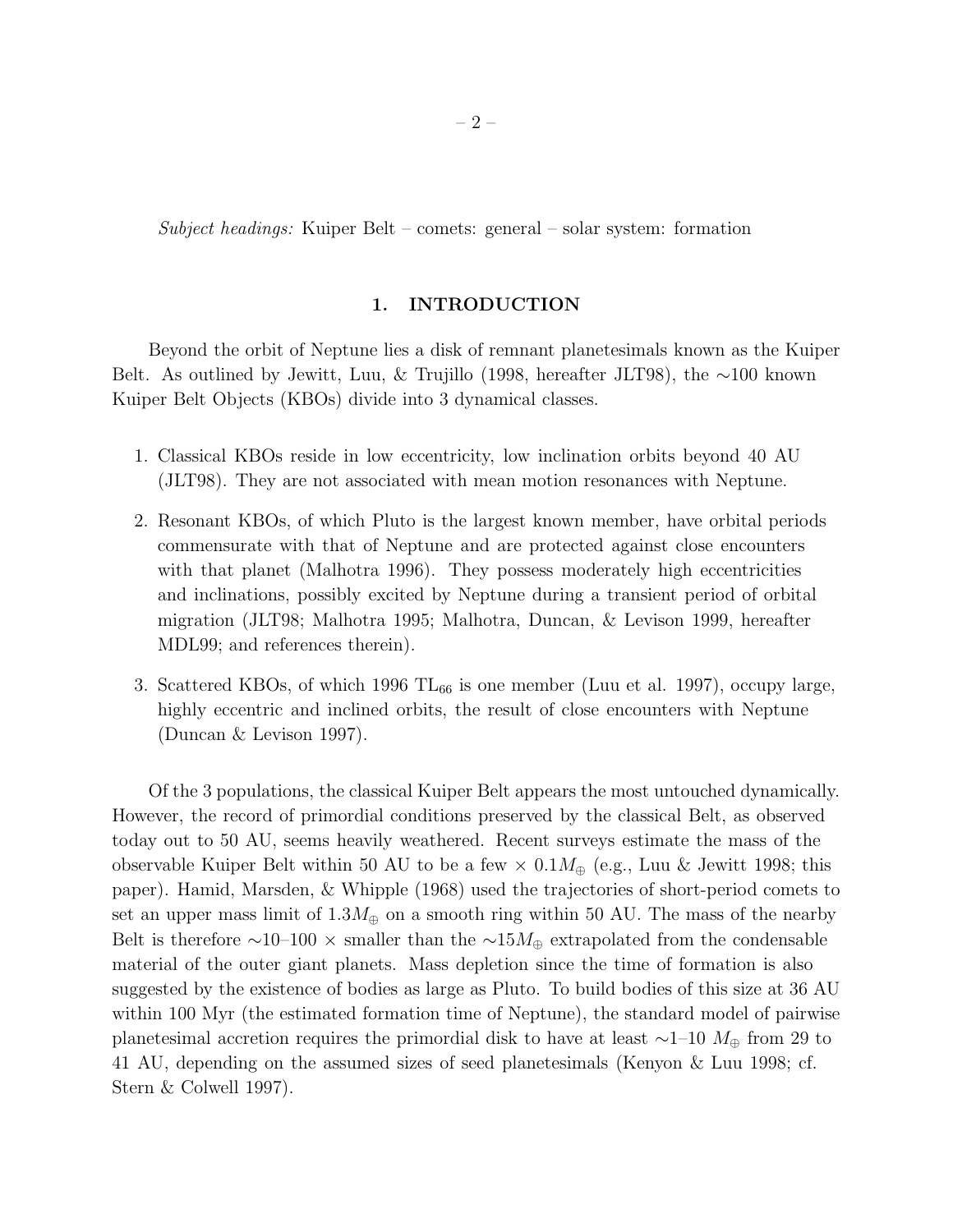The cause of the presumed depletion is unclear, but Neptune is considered a prime suspect. Duncan, Levison, & Budd (1995) calculate that Neptune, when fixed in its present orbit, can gravitationally eject more than 90% of the Belt mass inside 39 AU over the age of the Solar System. About 50–90% of the mass between 39 and 50 AU may be depleted by gravitational perturbations alone. These simulations are sensitive to assumed initial eccentricities and inclinations of test particles. Collisions are also proposed to explain the missing mass, either by nudging objects into unstable orbits (Davis & Farinella 1997), or by grinding bodies down to dust to be transported by radiation pressure (Stern & Colwell 1997). In both cases, however, only the smallest KBOs may be significantly depleted. Collisionally relaxed populations place most of their mass in the largest bodies, but most of their geometric cross section in the smallest members. Collisions might therefore preferentially grind down the smallest objects, leaving the largest bodies undisrupted and the total mass mostly intact. This expectation is borne out in computations by Davis & Farinella (1997). Important caveats for all collisional simulations of the Kuiper Belt include oversimplified prescriptions for the impact strengths of KBOs, reflecting our ignorance of their internal structure. Erosive velocities are thought to be gravitationally stirred by Neptune within 50 AU, but physically motivated estimates of the velocity dispersion have yet to be made in these simulations.

However large or small, the destructive influence of Neptune on the Kuiper Belt may be limited to within the location of its outermost 2:1 resonance at 48 AU. This idea has led to speculation that the surface density of Belt material rises by ∼2 orders of magnitude to its assumed primordial value somewhere beyond this radius (Stern 1996; Stern & Colwell 1997; MDL99). However, no classical KBO beyond 50 AU has yet been discovered. Assuming the shape of the KBO size distribution does not change with distance, JLT98 find by Monte Carlo simulation that their observations are consistent with an edge to the classical Kuiper Belt at 50 AU—a "Kuiper Cliff". The first theoretical constraints on the classical Belt mass beyond 50 AU are provided by Ward & Hahn (1998). They find under certain conditions that a Belt containing  $1.6M_{\oplus}$  from 48 to 75 AU damps Neptune's eccentricity to its current observed value of 0.009 by the action of apsidal density waves. They calculate that the addition of 10 times more mass in this region (masses comparable to those expected in the minimum-mass solar nebula) would reduce Neptune's eccentricity to less than  $10^{-20}$ over the age of the Solar System. In these computations, the outer Belt is assumed to consist predominantly of small bodies (diameters  $\ll 140 \text{ km}$ ) so that velocity dispersions are sufficiently low to sustain wave action.

In the absence of any direct observations of the Kuiper Belt beyond 50 AU, we undertook a pilot survey utilizing the Keck 10-m telescope. A single 600s exposure on Keck can achieve a depth  $m_V \approx 26$ , allowing objects 100 km in diameter with comet-like albedos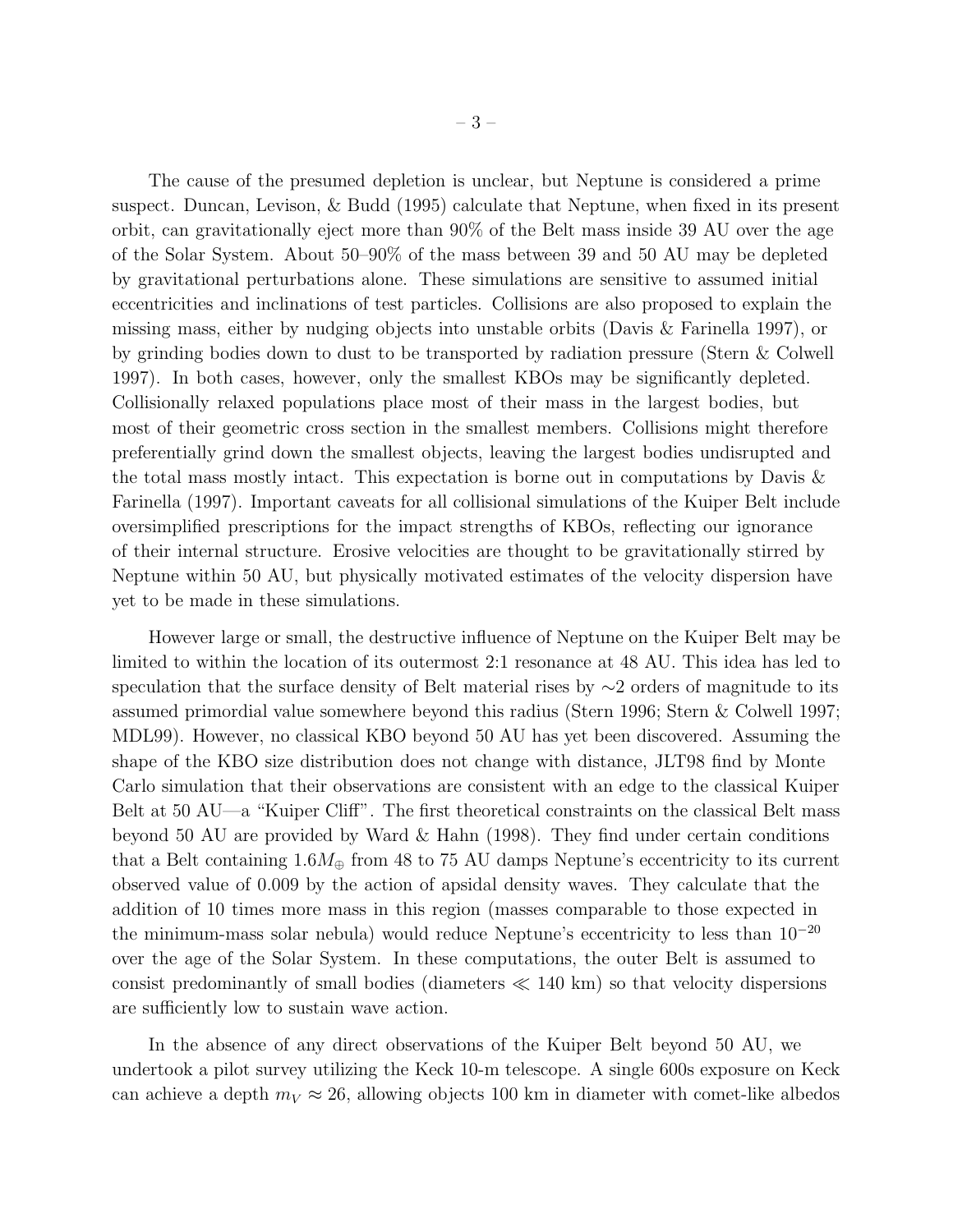to be seen out to distances just beyond 50 AU. Combining exposures in software enables the detection of such bodies inside 70 AU. Our primary aim was to constrain the KBO luminosity function out to  $m_V \approx 28$ ; in this goal, we succeeded. Our principal hope was to directly image the Kuiper Belt for the first time beyond 50 AU; this wish remains to be fulfilled at present.

Observations are described in §2. Methods of data reduction and search strategies are set forth in §[3](#page-4-0). Results, including actual detections and our construction of the luminosity function from  $m_R = 20$  to 28, are presented in §[4.](#page-7-0) Implications of our results on the size, mass, and distance distributions of KBOs are discussed in §[5.](#page-19-0) Our principal findings are summarized in §[6.](#page-26-0)

# 2. OBSERVATIONS

Data were taken on 31 August 1997 UT using the Keck II 10-m telescope atop Mauna Kea in Hawaii. The Low-Resolution Imaging Spectrometer (LRIS; Oke et al. 1995) was mounted at Cassegrain focus and employed in direct imaging mode. The plate scale on LRIS's Textronix CCD was 0.215 "/pixel. The camera had a useable (vignetted) field of view of  $5.67 \times 7.34$  square arcminutes  $(1582 \times 2048$  square pixels  $= 0.0115$  square degrees). A standard V filter was used. The choice of V over R was motivated by lower sky brightness and greater solar flux at V. While some KBOs have higher reflectances at R, others also appear neutral (Tegler & Romanishin 1998).

We searched for KBOs in a single, relatively star-free field at opposition  $\alpha = 22^h 54^m 54^s$ ,  $\delta = -6^{\circ}20'34''$  (J2000)].<sup>2</sup> Twenty-nine exposures, each 600s in duration, were recorded of this field. Data were read out from the CCD through two amplifiers operating simultaneously; this procedure halved the readout time to 60s at the cost of introducing small differences in the amount of noise between chip halves. Each frame was offset in position by <sup>∼</sup>5–100′′ relative to other frames; our dithering routine enabled the construction of high-fidelity flatfields ("skyflats") from the science data themselves (see §[3.1\)](#page-4-0). Provided the Keck telescope functioned properly, our duty cycle efficiency was nearly 90%. Unforeseen crashes in the mirror alignment software limited our total effective integration time to 4.8 hr over a 6.2 hr baseline.

A Landolt field (Landolt 1992) provided photometric standards. The seeing ranged from  $0\rlap.{''}65$  to 1'' 0 full-width at half-maximum (FWHM), with the median seeing equal to  $0\rlap.{''}75$ .

<sup>&</sup>lt;sup>2</sup>The field happened to be located  $43°$  away in ecliptic longitude from Neptune.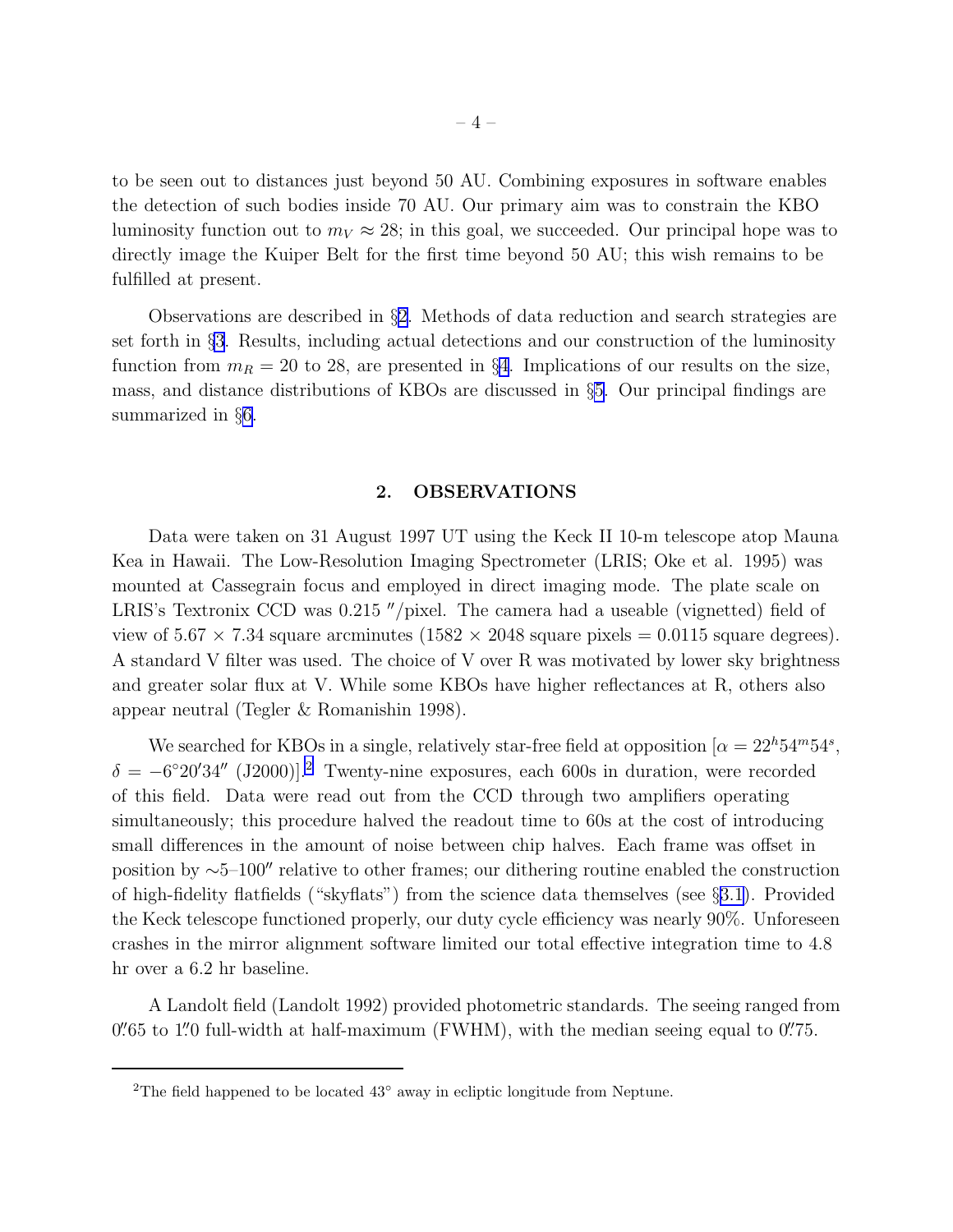# 3. DATA REDUCTION AND SEARCH STRATEGY

<span id="page-4-0"></span>Kuiper Belt Object candidates are identified by their parallax motions (of order  $\gamma$ /hr) against the fixed stars. We employed two search methods: a simple blinking of individual frames to visually scan for slow-moving objects, and a deep, recombinative blinking approach which blends the search algorithms of Gladman et al. (1998) and Cochran et al. (1995).

Observations of candidates over a single night are insufficient to constrain orbital parameters and to prove membership in the Kuiper Belt. Candidates might instead be eccentric, near-Earth asteroids whose apparent motions mimic those of true KBOs. However, as discussed by Luu & Jewitt (1998), the possibility of mistaken identity appears remote, since masquerading slow-moving objects have not appeared in their many surveys to date. We proceed on the assumption that our (small) field is likewise uncontaminated.

### 3.1. Shallow Survey: Basic Blinking

All image processing described in this paper was performed with the Interactive Data Language (IDL) software package. The 29 science frames were first corrected for CCD bias and pixel-to-pixel variations in gain (flat-fielded). For each science frame, a tailored flatfield was constructed from the median of the other 28 dithered science frames.<sup>3</sup> The fact that the images were dithered ensured that each CCD pixel sampled the flat sky several times.

Each flattened frame had its mean sky value subtracted and its flux normalized by scaling eleven bright, unsaturated stars distributed across the entire frame. Position offsets required to align the dithered images were obtained by minimizing stellar residuals of frames subtracted pairwise.

Aligned images were blinked and visually scanned for slow-moving objects. Three images of comparable seeing, spaced about 1 hr apart, were blinked per session. Four triplets were blinked in all, including the first and last frames of the night. Results of this comparatively shallow survey are presented in §[4.1.](#page-7-0)

<sup>3</sup>Seven additional frames from other observations during the same night were included in the median flatfield.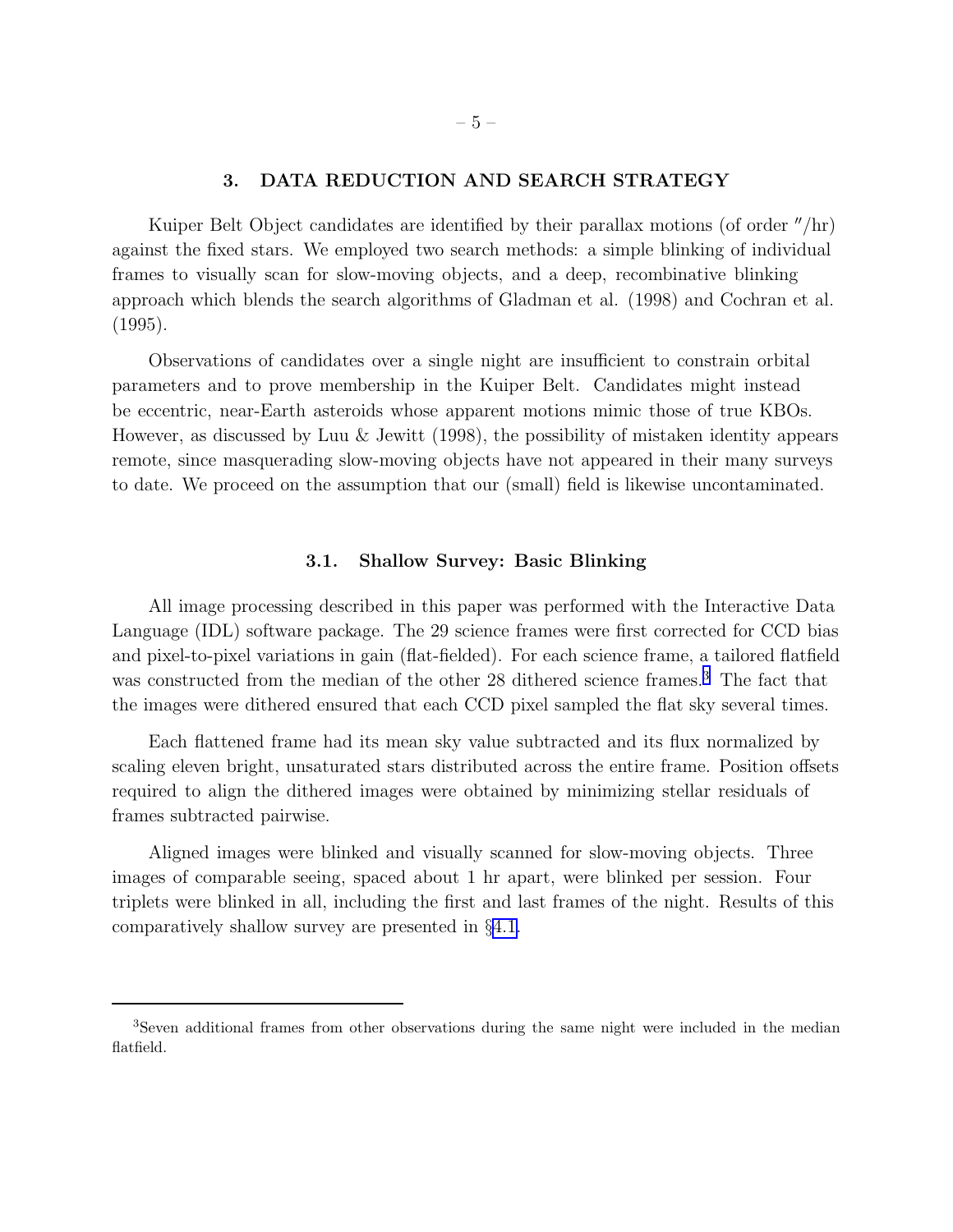## 3.2. Deep Survey: Forward-Reverse Recombinative Blinking

The basic idea underlying our deep survey is simple. Images are stacked and shifted on top of each other according to a hypothetical KBO proper motion. The shifted stack of images is co-added to form a recombination image. While stationary objects appear smeared in the recombination image, an object whose motion matches that assumed has its signal strengthened and appears as a single seeing disk. Thus, all collected photons are used to identify KBOs too faint to rise above the noise of an individual image.

To reduce confusion and noise in the recombination image, it is desirable to remove non-KBO sources of emission from individual frames before co-adding. Towards this end, we subtracted from each individual frame the median of the other 28 (aligned) frames.<sup>4</sup> Extended, stationary, low surface brightness emission (from resolved galaxies, for example) was thereby mostly removed from individual images. Some pixel positions did not have the full overlap of all 29 frames because of our dithering routine; these were purged to ensure uniform statistics.

Cosmic rays and asteroid streaks remained in the median-subtracted frames. Substantial residuals from stationary point sources were also left behind, a consequence of frame-to-frame seeing variations. All three non-KBO sources of emission were largely eliminated by clipping high-valued pixels from the shifted stack of images. After experimenting with various schemes, we decided to clip the 5 highest values from each column of 29 pixels and average the remaining 24 values.<sup>5</sup> Columns not having the full overlap of all 29 frames due to the shifting process were purged altogether. Finally, to the clipped mean image we added a positive constant frame to restore the average background level to zero. The resulting (rectangular) array constituted our recombination image, which appeared satisfyingly clean aside from a few well-localized and easily recognizable residuals from bloomed stars.

The proper motion vector of a KBO is described by its amplitude,  $\mu$ , and its apparent inclination angle,  $\theta$ , relative to the ecliptic as seen on the CCD. Following Gladman et al. (1998), we visually searched for KBO candidates by blinking, in any one session, 4 recombination images corresponding to 4 successively higher amplitudes along one inclination. Objects characteristically came into focus and then smeared as their actual

<sup>&</sup>lt;sup>4</sup>Image processing for the deep survey began with the sky-subtracted, flux-normalized images from the shallow survey.

<sup>5</sup>Taking the median of all 29 frames as an example of an alternative scheme generated a still noisier background than averaging 24 frames  $(\sigma_{median-29}/\sigma_{average-24} \approx \sqrt{\frac{\pi}{2}} \frac{24}{29} \approx 1.14)$ .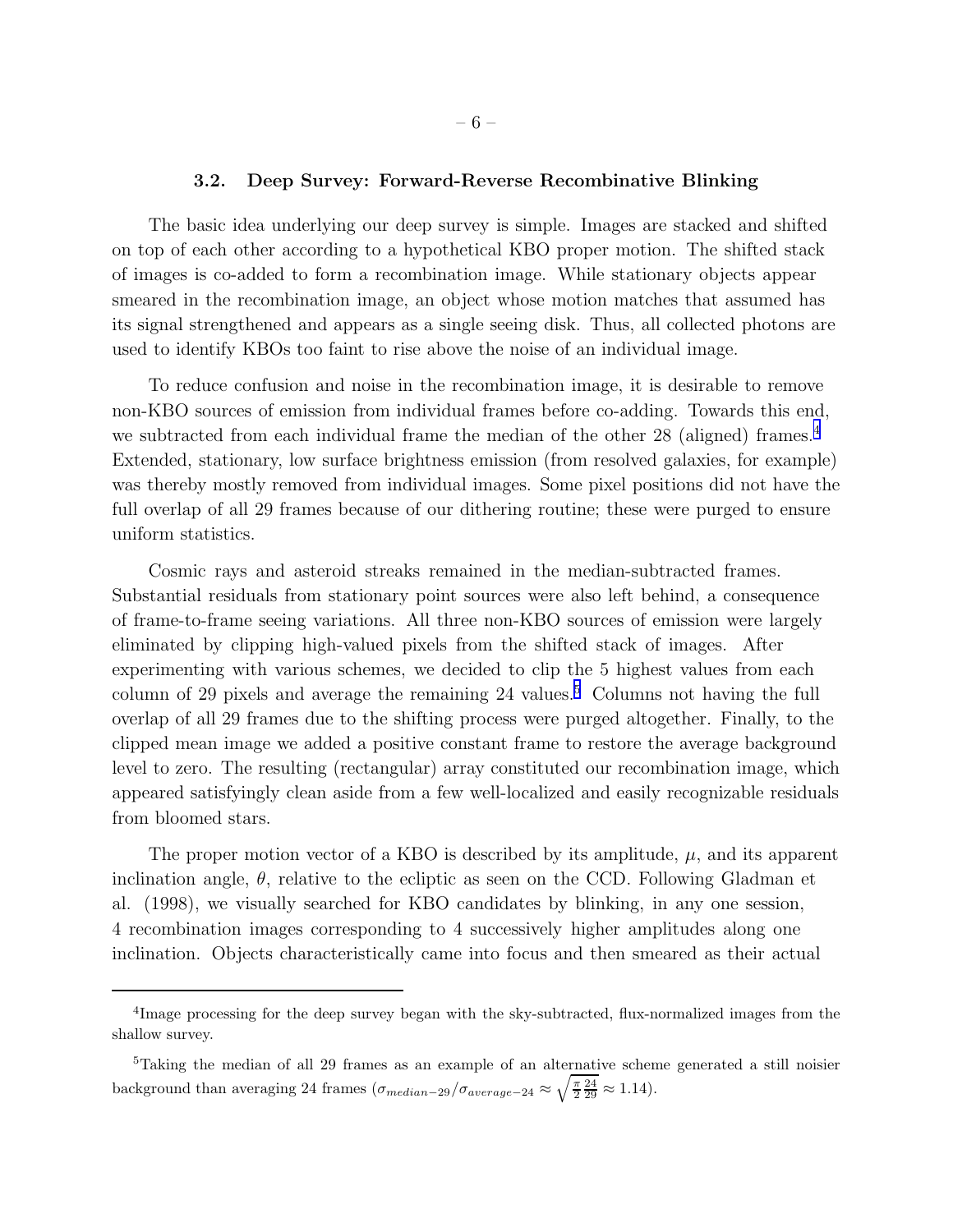rates of motion were approached and passed. Recombination amplitudes ranged from  $\mu = 1.1$  to 6.3 "/hr in steps of  $\Delta \mu = 0.4$ "/hr. Inclinations ranged from  $\theta = -5$  to 5° in steps of  $\Delta\theta = 5^{\circ}$ .<sup>6</sup> These ranges cover proper motions (as seen at opposition) of KBOs moving on prograde, circular, heliocentric orbits with semi-major axes  $R$  of 20–120 AU and actual inclinations  $i$  of up to  $30^{\circ}$ .<sup>7</sup>

Roughly 130 artificial KBOs were implanted at random locations and searched for simultaneously with true KBO candidates. Their magnitudes were spread uniformly between  $m_V = 26$  and 29, and their orbital parameters were chosen randomly within the ranges cited above. Their presence in recombination images trained the eye to recognize bona fide KBOs, and their rate of recovery provided an estimate of true KBO detection efficiency as a function of magnitude. Differences between artificial objects' given and recovered properties  $(\delta m_V, \delta \mu, \delta \theta)$  provided estimates of systematic errors in the parameters of true candidates. Recombination spacings were just small enough to detect artificially implanted KBOs in at least 2 recombination frames.

A list of KBO candidates was made containing objects (including artificial ones) which (1) focussed and de-focussed in the correct manner, (2) appeared in at least 2 adjacent recombination images, (3) did not appear as a single hot pixel in any 1 image, and (4) were not situated too close to the noisy environs of stellar/asteroidal residuals. Objects in this list had their magnitudes and proper motions subsequently refined on a grid of resolution  $\Delta \mu = 0.1''/\text{hr}$  and  $\Delta \theta = 1^{\circ}25$ . This process involved extracting square subframes 20 pixels wide surrounding each candidate and recombining them on the finer grid. Simply selecting the grid point  $(\mu, \theta)$  for which counts inside a circular sampling aperture were maximized proved too simplistic a procedure. Often the maximum-count image simply pushed hot noise pixels into our sampling aperture. In practice, we selected the best recombination image based on visual appearance, a well-behaved flux profile, and in the few cases where we could not decide, maximal counts.

Without a second night to confirm the reality of our candidates, visual surveys of this kind are more prone to false detections. Even apart from human bias, noisy pixels may still conspire to masquerade as slow-moving objects. To estimate the number of false detections in our candidate list, we repeated our entire deep search on images recombined in the reverse direction. Reverse in this case actually means in the apparent prograde direction, since proper motions of KBOs at opposition are dominated by the Earth's parallax motion

<sup>&</sup>lt;sup>6</sup>Negative (positive)  $\theta$  implies motion near a descending (ascending) node.

<sup>&</sup>lt;sup>7</sup>A small correction term due to the fact that our field was 4.5 away from opposition in ecliptic longitude was included in calculating these ranges.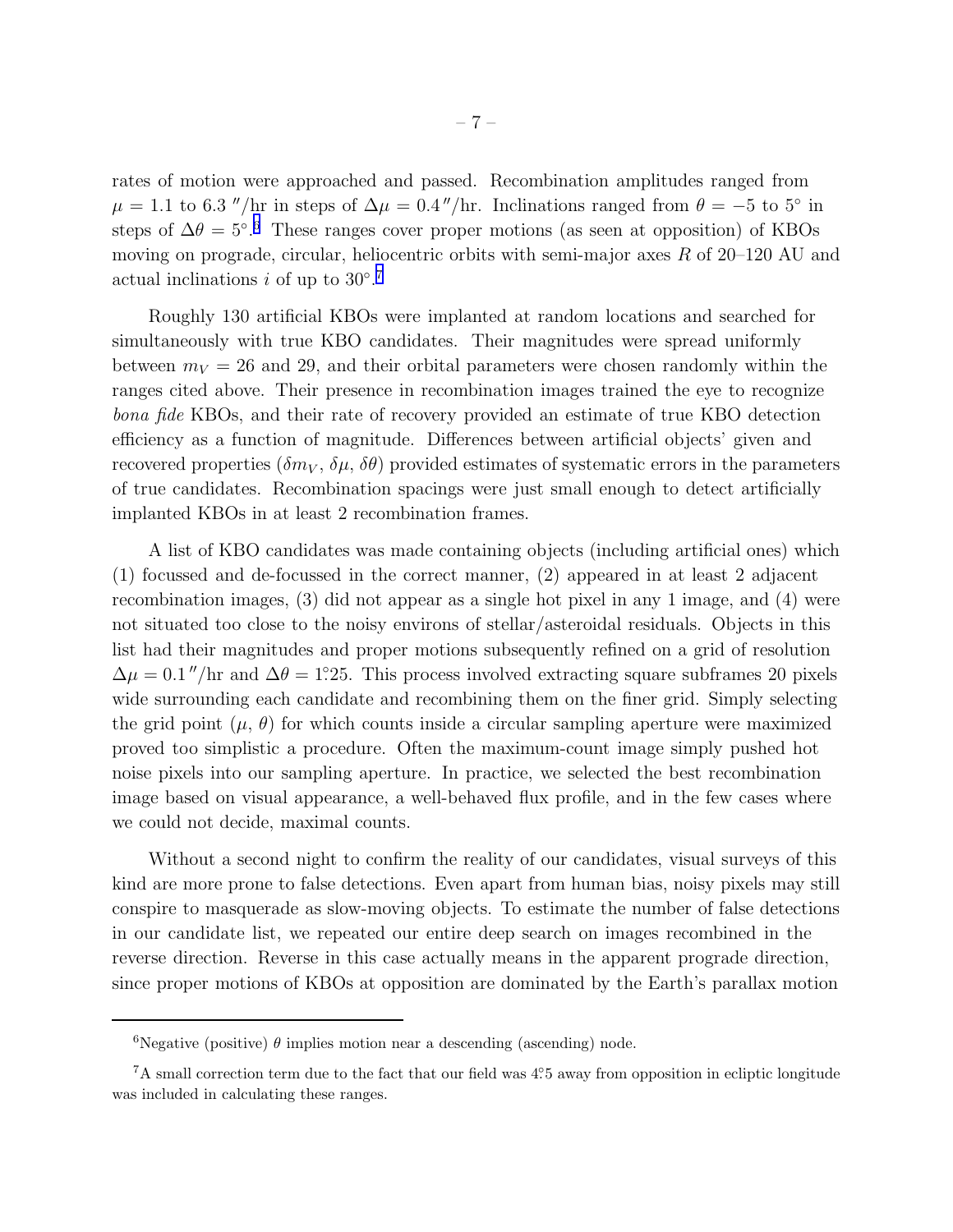<span id="page-7-0"></span>and must appear retrograde. Artificial, apparently prograde objects were also randomly inserted in individual frames and searched for in images recombined in the reverse direction. In this reverse survey, which suffered the same kinds of errors as afflicted the forward survey, objects that fulfilled the four requirements listed above and that turned out not to be artificially inserted were deemed chance alignments of noise. We refer to these as "reverse survey noise objects." Statistical confidence in the detection of real KBOs demands that the number of candidates detected in the forward survey exceed the number detected in the reverse survey plus the uncertainty in the latter number. In practice, we blinked recombination frames without knowing whether they were recombined in the forward or reverse directions, thereby avoiding another potential source of human bias.

# 4. RESULTS

#### 4.1. Shallow Survey Results

One KBO was discovered by blinking individual images. The object, hereafter OBJ1, appears at the  $\sim$ 5.5 $\sigma$  level in 21 out of 29 frames. In the other 8 frames, light from OBJ1 had fallen off the CCD chip as a consequence of our dithering routine. Figure [1](#page-8-0) displays our newly discovered object in 3 consecutive exposures, and Table [1](#page-22-0) summarizes its measured and inferred properties. Its motion over 6.2 hr is consistent with being uniform; a best-fit line through centroid positions yields proper motion parameters  $\mu = 3.83''/\text{hr}$  and  $\theta = -1$ <sup>o</sup>. The corresponding heliocentric distance and inclination for an assumed circular orbit are  $R = 32.9$  AU and  $i = 4.5$ . With a measured visual magnitude of  $m_V = 25.5 \pm 0.3$ ( $1\sigma$  dispersion among 21 measurements), the object is  $56 \pm 6$  km in diameter, assuming it has a comet-like visual albedo of 0.04 (Allen 1973).

The area of sky covered by our shallow survey was  $A_s = 0.0102$  square degrees, after correcting approximately for dithering losses (-11%) and area taken up by bright stars and galaxies (-0.5%). A discussion of the cumulative luminosity function is reserved for §[4.3](#page-12-0).

### 4.2. Deep Survey Results

# 4.2.1. Artificial Object Recovery

After refining estimates of candidates' magnitudes and proper motions, we culled artificial objects from the candidate list. Figure [2](#page-10-0) displays our recovery rate  $\eta$  of artificial objects as a function of their given  $m_V$ , for both forward and reverse surveys. In both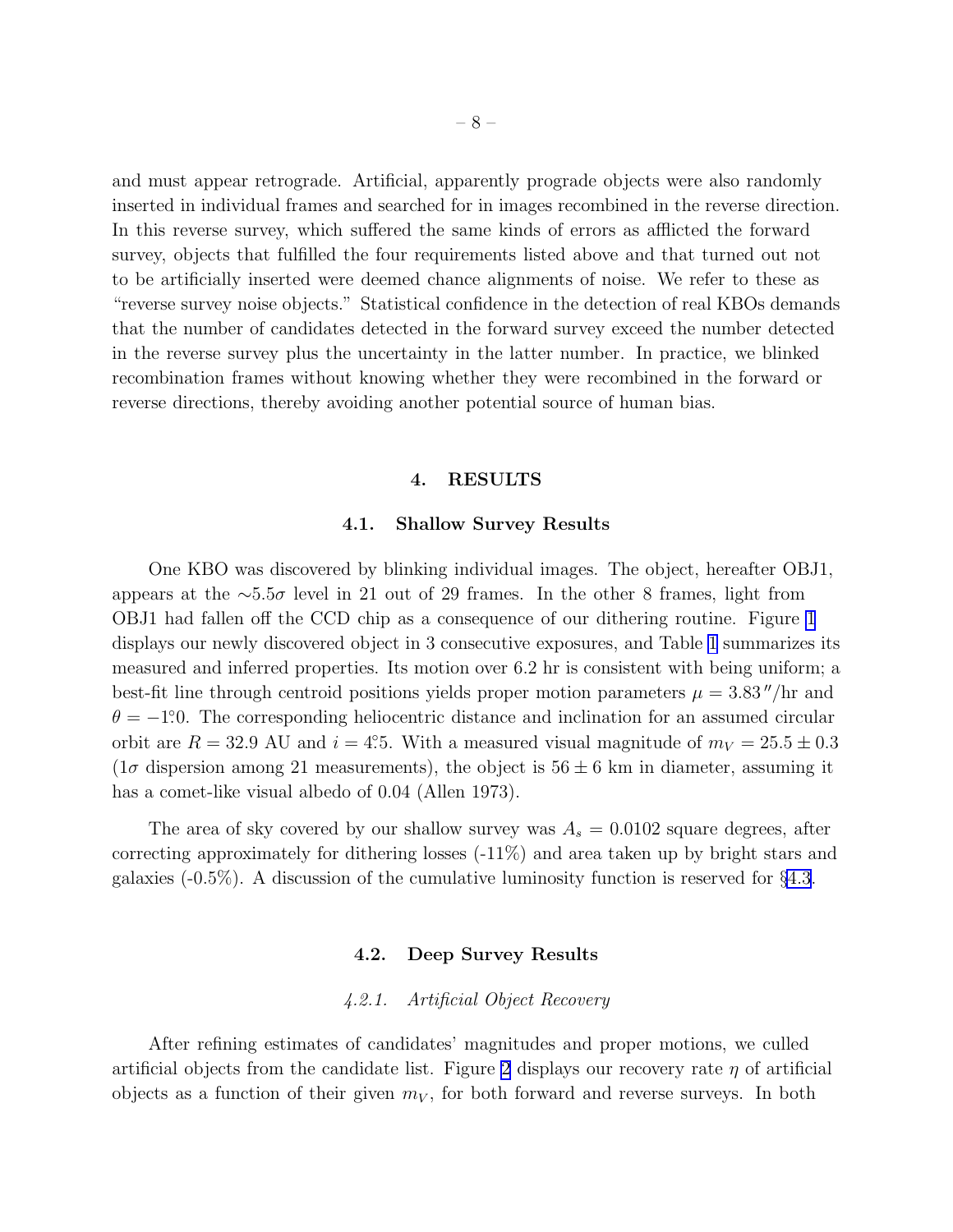<span id="page-8-0"></span>

Fig. 1.— Individual exposures of OBJ1, with time and angular scale indicated. The object appears in a total of 21 frames.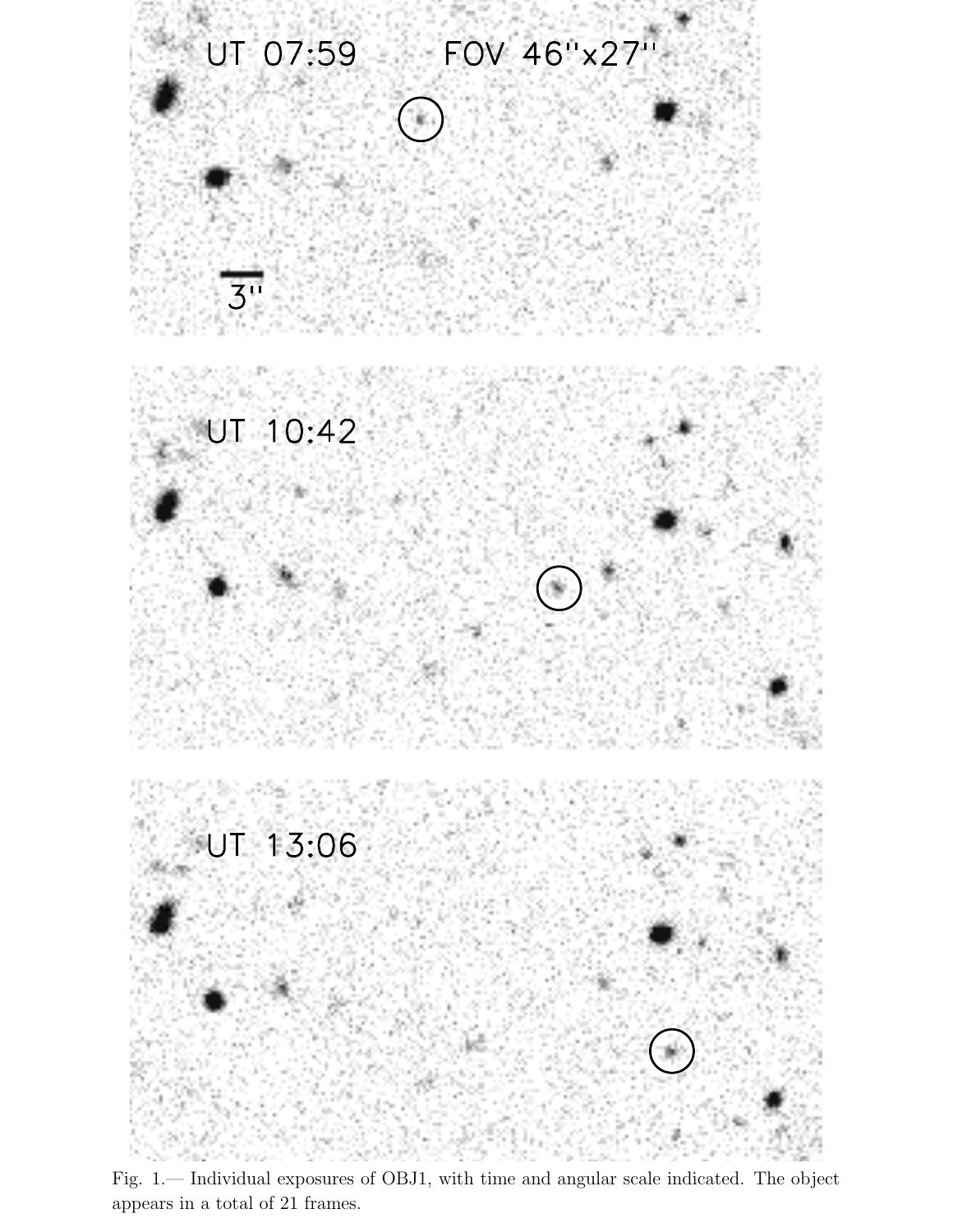<span id="page-9-0"></span>surveys, the rate of recovery was similar, falling from 100% near  $m_V = 27.3$  to 0% at  $m_V = 28.4$ . The datasets were combined and fitted to the function

$$
\eta(m_V) = \frac{1}{2} \left[ 1 - \tanh\left(\frac{m_V - m_V(50\%)}{W}\right) \right] \tag{1}
$$

(Gladman et al. 1998). The fit yields a detection efficiency which falls to 50% at  $m_V (50\%)$  $= 27.94$ , over a characteristic width  $W = 0.38$  mag. Satisfyingly,  $m_V (50\%)$  is only 0.04 mag brighter than the nominal  $3\sigma$  limit obtained by reducing the noise of an individual image by  $\sqrt{24}$ .

Figure [3](#page-11-0) plots  $\delta m_V$ ,  $\delta \mu$ , and  $\delta \theta$ —differences between artificial objects' given and recovered properties—versus their given magnitude. To clarify possible trends with increasing magnitude, we also plot averages and standard deviations within bins of width 0.5 mag; these points are positioned at the centers of each bin.

We note first that there is no significant bias in our estimation of parameters; averages  $\overline{\delta m_V}$ ,  $\overline{\delta \mu}$ , and  $\overline{\delta \theta}$  are consistent with being zero. The scatter, however, is significant. We adopt the scatter in  $\delta m_V$  as our estimate of the uncertainty in true candidates' magnitudes; the 1 $\sigma$  dispersion increases from 0.22 mag near  $m_V = 27$  to 0.33 mag near  $m_V = 28$ . The analogous  $1\sigma$  uncertainty in  $\mu$  ranges from 0.05 to 0.17  $''/\text{hr}$ , and the  $1\sigma$  uncertainty in θ ranges from 2°3 to 3°2. These results for  $\mu$  and θ appear reasonable. A difference of  $\Delta \mu = 0.1$  "/hr over a time  $\Delta t = 6.2$  hr smears images by  $\Delta \mu \times \Delta t = 0$ ". 6—about half the value of the worst seeing during our observations. A difference of  $\Delta\theta = 2^\circ 5$  at a fixed, typical amplitude of  $\mu = 3$  "/hr smears images over a comparable distance:  $\mu \times \Delta \theta \times \Delta t = 0$ ".

# 4.2.2. True Object Discovery and Upper Limits

A second KBO, hereafter OBJ2, was discovered by blinking recombination frames. Figure [4](#page-13-0) presents the best recombination image of OBJ2, surrounded by images of the same object recombined at adjacent points on the  $(\mu, \theta)$  grid. Its smearing pattern is identical to those of artificially planted objects having similar motions. Properties of OBJ2 are summarized in Table [1](#page-22-0). Its visual magnitude is  $m_V = 27.22 \pm 0.22$ , and its proper motion parameters are  $\mu = 2.92 \pm 0.05$  "/hr and  $\theta = 0$ °  $\pm$  2°.3. Alternative recombination frames for OBJ2 were constructed by clipping the top 1 pixel out of each column of 29 pixels and then averaging the remaining 28 values. Exactly the same parameters for OBJ2 were obtained. If we assume a comet-like visual albedo of  $p_V = 0.04$ , these measurements are consistent with those of an object  $46 \pm 6$  km in diameter, occupying a circular, uninclined orbit of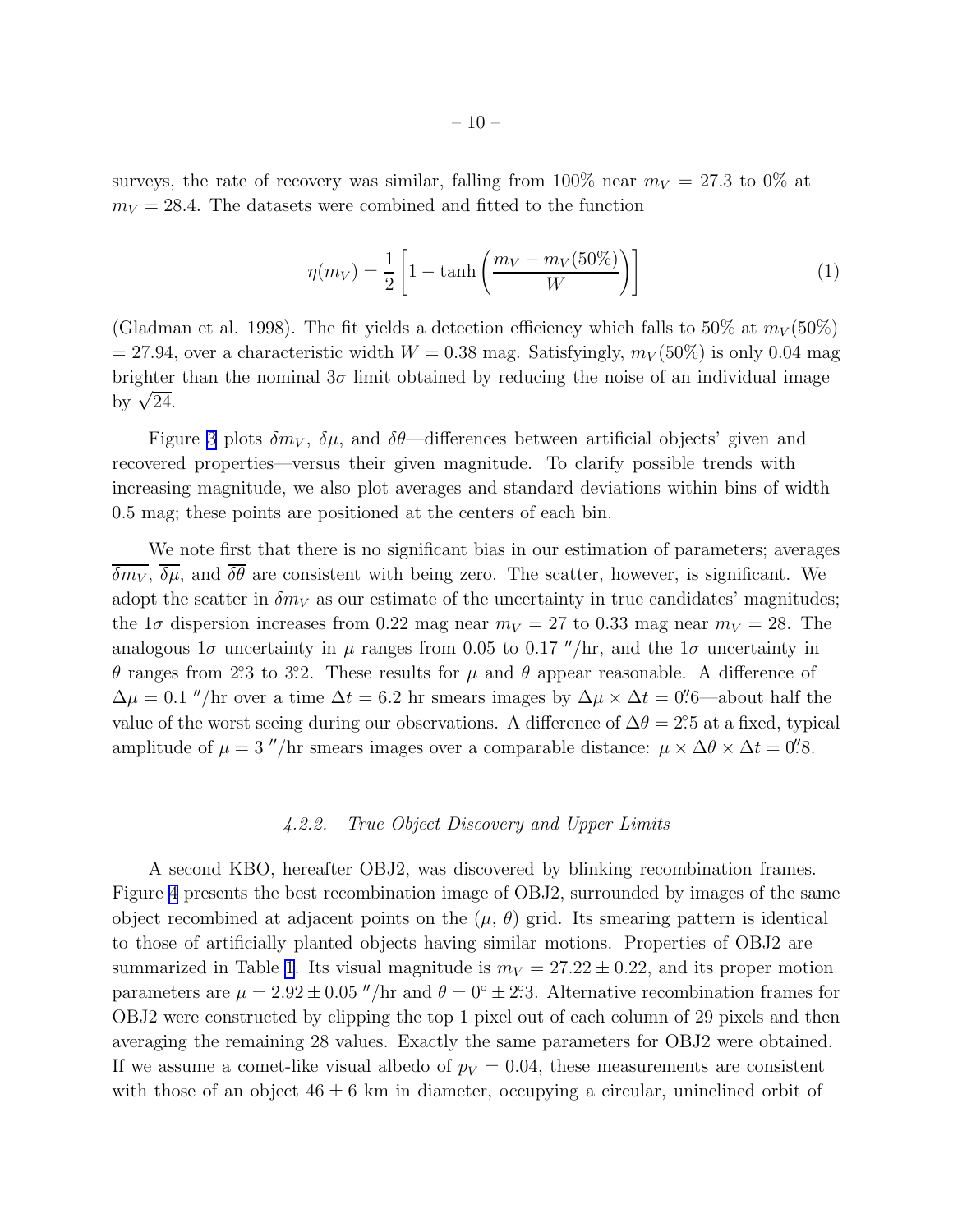<span id="page-10-0"></span>

Fig. 2.— Rate of recovery of artificially implanted objects versus their given magnitude. Detection efficiencies from forward and reverse surveys are averaged and fitted to equation ([1](#page-9-0)), shown as a solid line.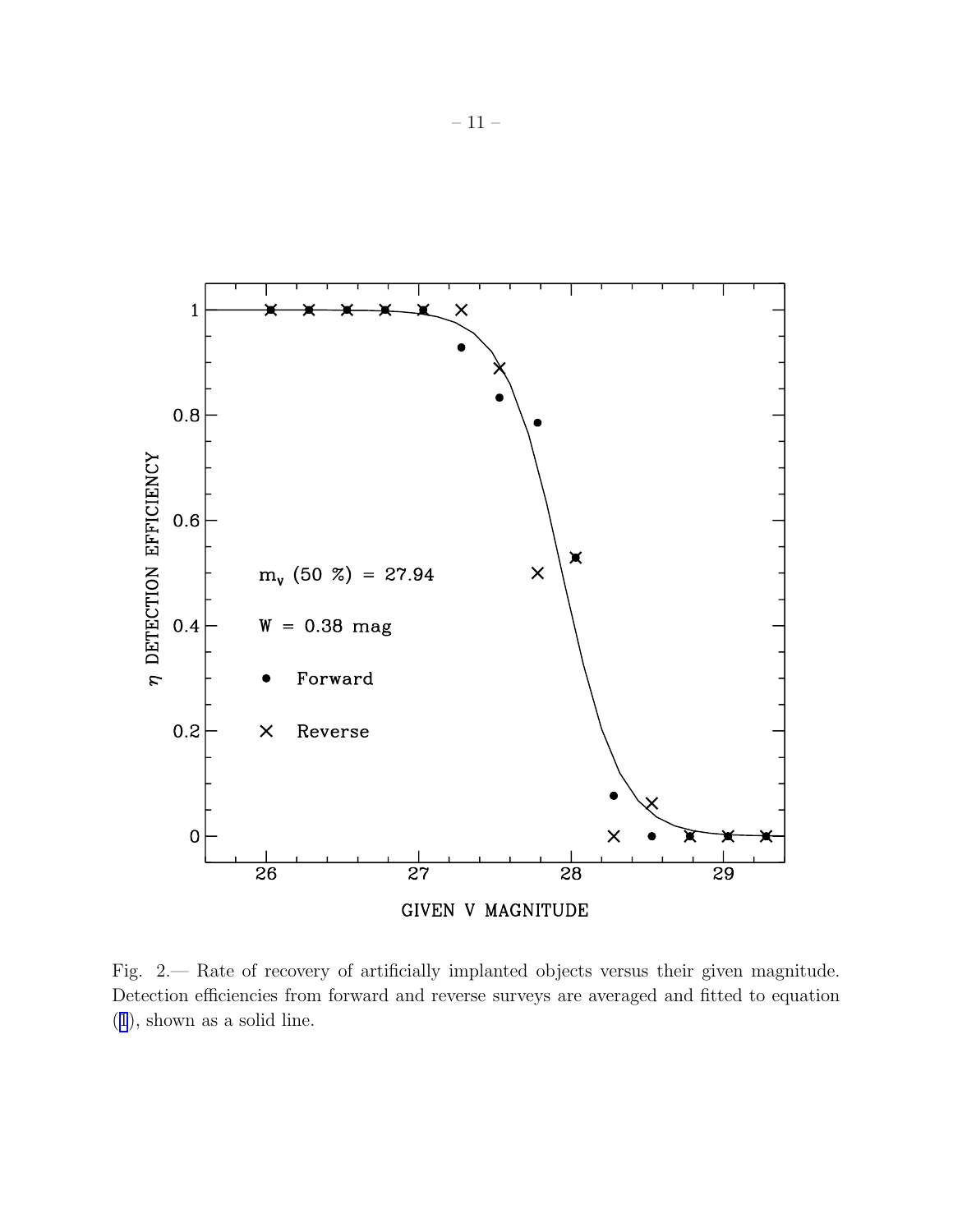<span id="page-11-0"></span>

Fig. 3.— Differences between given and recovered properties of artificial objects. Solid circles indicate objects recovered in the forward survey, and crosses denote objects recovered in the reverse survey. Error bars reflect  $\pm 1\sigma$  dispersions in bins of width 0.5 mag. Since average differences are consistent with being zero, we conclude that our measurements of  $m_V$ ,  $\mu$ , and  $\theta$  are not biassed. We adopt the dispersions to be our measurement uncertainties.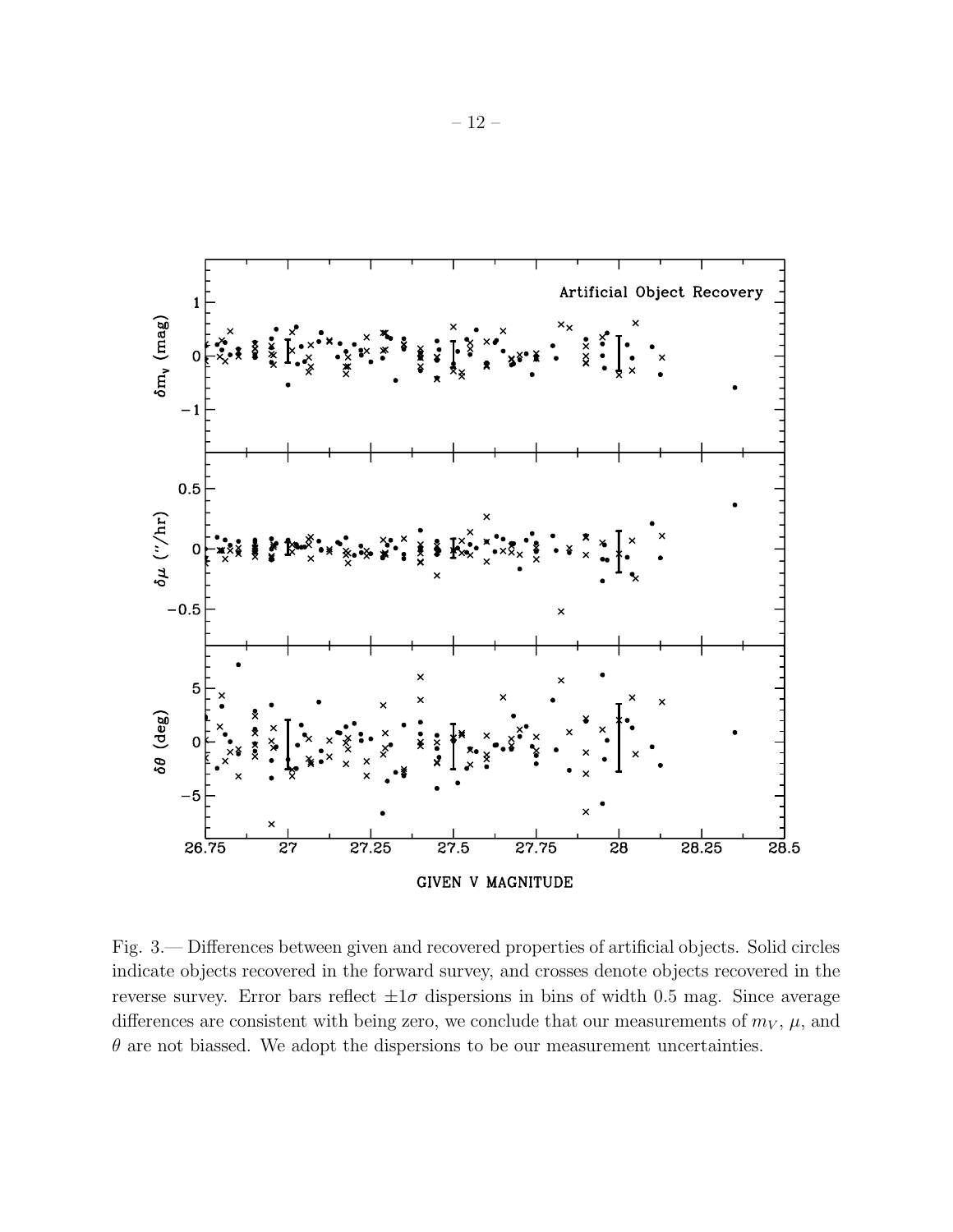<span id="page-12-0"></span>semi-major axis  $R = 43.9 \pm 0.8$  AU.

Confidence in the reality of OBJ2 is further bolstered by Figure [5](#page-14-0), in which we compare cumulative numbers of objects detected in forward and reverse surveys. No false alarm went off in the reverse survey at the magnitude of OBJ2; the object distinguishes itself as the brightest detection at  $5.5\sigma$ .

By contrast, we view all candidates in the forward survey fainter than  $m_V = 27.4$  as false detections, partly because their numbers do not exceed those in the reverse survey. No object in both surveys is as visually convincing as OBJ2; many other candidates vanished at several (but not all) adjacent recombination gridpoints. Moreover, regarding the last of the 4 search criteria set forth in §[3.2](#page-4-0), it was occasionally unclear when an object was "too close" to a smeared stellar residual. Thus, some of our detections fainter than  $m_V = 27.4$ undoubtedly arise from the confusing noise of bloomed stars (OBJ2 is far removed from any such noise). We use the population of noise objects detected in the reverse survey to set upper limits on the cumulative sky density of KBOs fainter than  $m_V = 27.4$ . Details of this calculation follow in the next section.

The area searched in our deep survey is less than that of our shallow survey because of the shifting process. Areal losses ranged from  $7-13\%$  depending on the value of  $\mu$ . To simplify the analysis, we adopt an average loss of -10%; the error introduced is negligible compared to Poisson uncertainties in the number of objects detected. Corrected for additional losses due to stellar/asteroidal residuals (-1%), our deep survey area equals 0.009 square degrees  $\equiv A_d$ .

# 4.3. Cumulative Luminosity Function

Figure [6](#page-15-0) displays our estimates of the cumulative KBO sky density,  $\Sigma(< m_R)$ , together with estimates made by various other groups. We emphasize that each survey's points represent estimates made independently of all other groups; i.e., survey areas have not been added.<sup>8</sup> Surveys conducted in V were included by assuming a solar color,  $V-R = 0.36$ , corresponding to a neutrally reflective KBO (red albedo  $p_R = p_V$ ).

From our detection of OBJ1, we independently estimate  $\Sigma(m_R < 25.14) = 98 \pm 98(1\sigma)$ objects/deg<sup>2</sup> . Combining this result with our detection of OBJ2, which is the faintest KBO detected to date, we estimate  $\Sigma(m_R < 26.86) = 209 \pm 149(1\sigma)$  objects/deg<sup>2</sup>, where Poisson

<sup>&</sup>lt;sup>8</sup>The one exception to independence involves the points from Luu & Jewitt (1998), which presumably incorporate data from their previous surveys.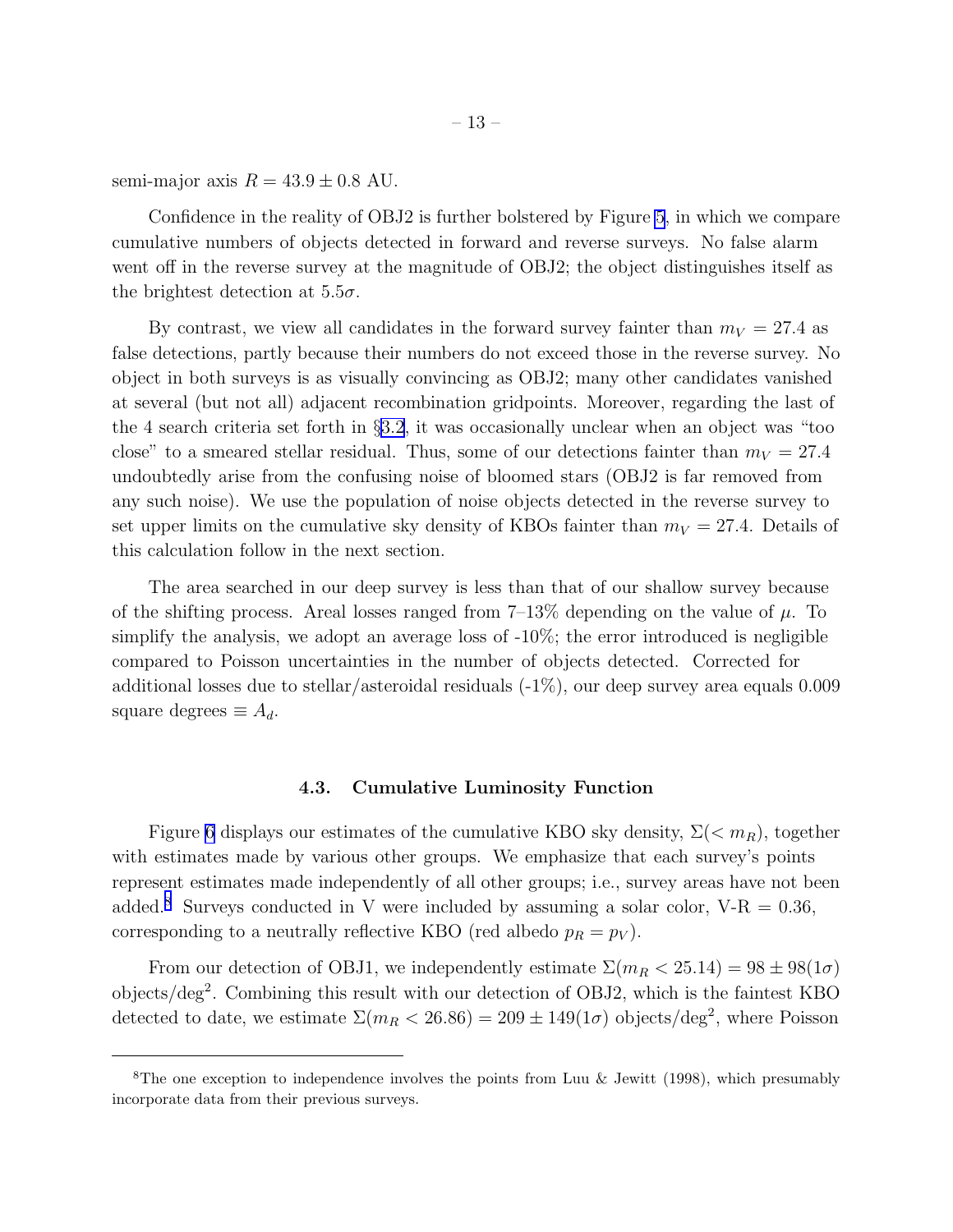<span id="page-13-0"></span>

Fig. 4.— Recombination images of OBJ2. The central image is the best recombination image. Surrounding it are images recombined at adjacent points on the  $(\mu, \theta)$  grid. Each panel to the right advances  $\Delta \mu = 0.1''/\text{hr}$ . Each panel towards the top of the page advances  $\Delta\theta = 2^{\circ}.$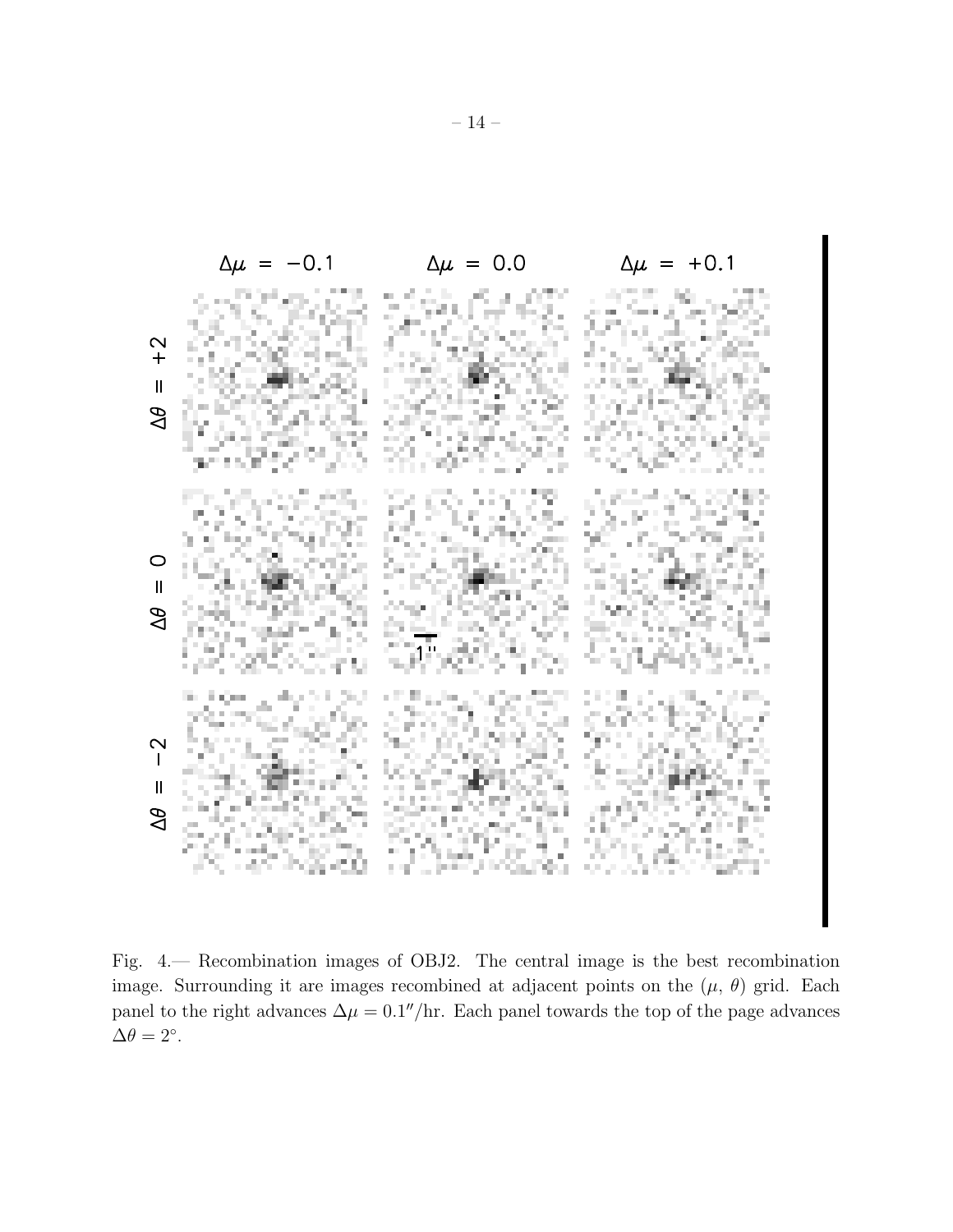<span id="page-14-0"></span>

Fig. 5.— Comparison of the number of KBO candidates found in the deep forward survey and the number of noise objects detected in the reverse survey. At  $m_V < 27.4$ , the only object detected is OBJ2, and no noise object is bright enough to confuse the identity of OBJ2 as a true KBO. At  $m_V > 27.4$ , the number of KBO candidates never significantly exceeds the number of false alarms, and we can only compute upper limits on the sky density.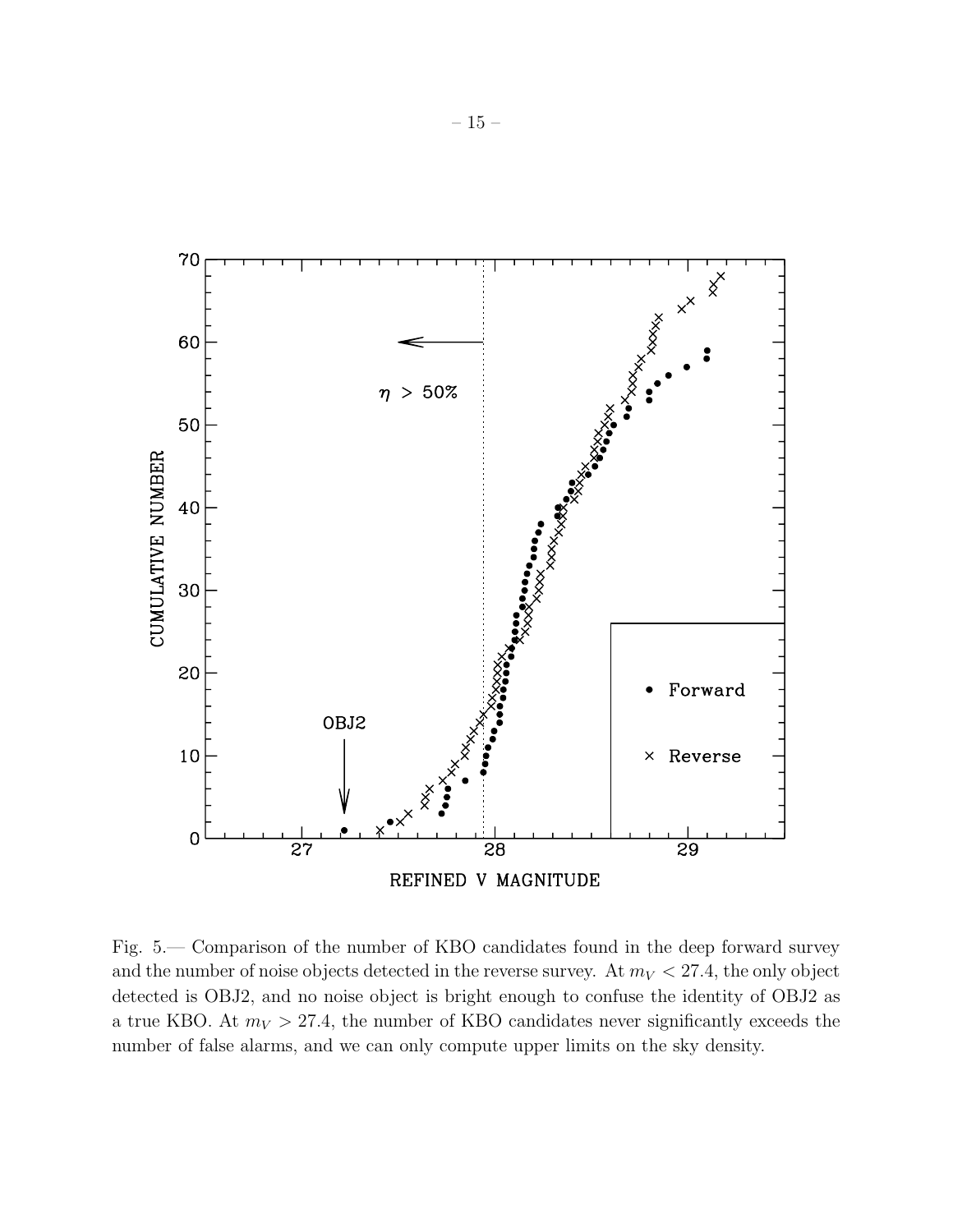<span id="page-15-0"></span>

Fig. 6.— Independent estimates of the cumulative sky density of KBOs as made by various groups. Abbreviations for surveys are defined in the text and in the references. Upper limits from this paper (CB99) are computed at the  $99.99\%$  (" $4\sigma$ ") confidence level. Upper limits from other surveys are published values at the 99% confidence level.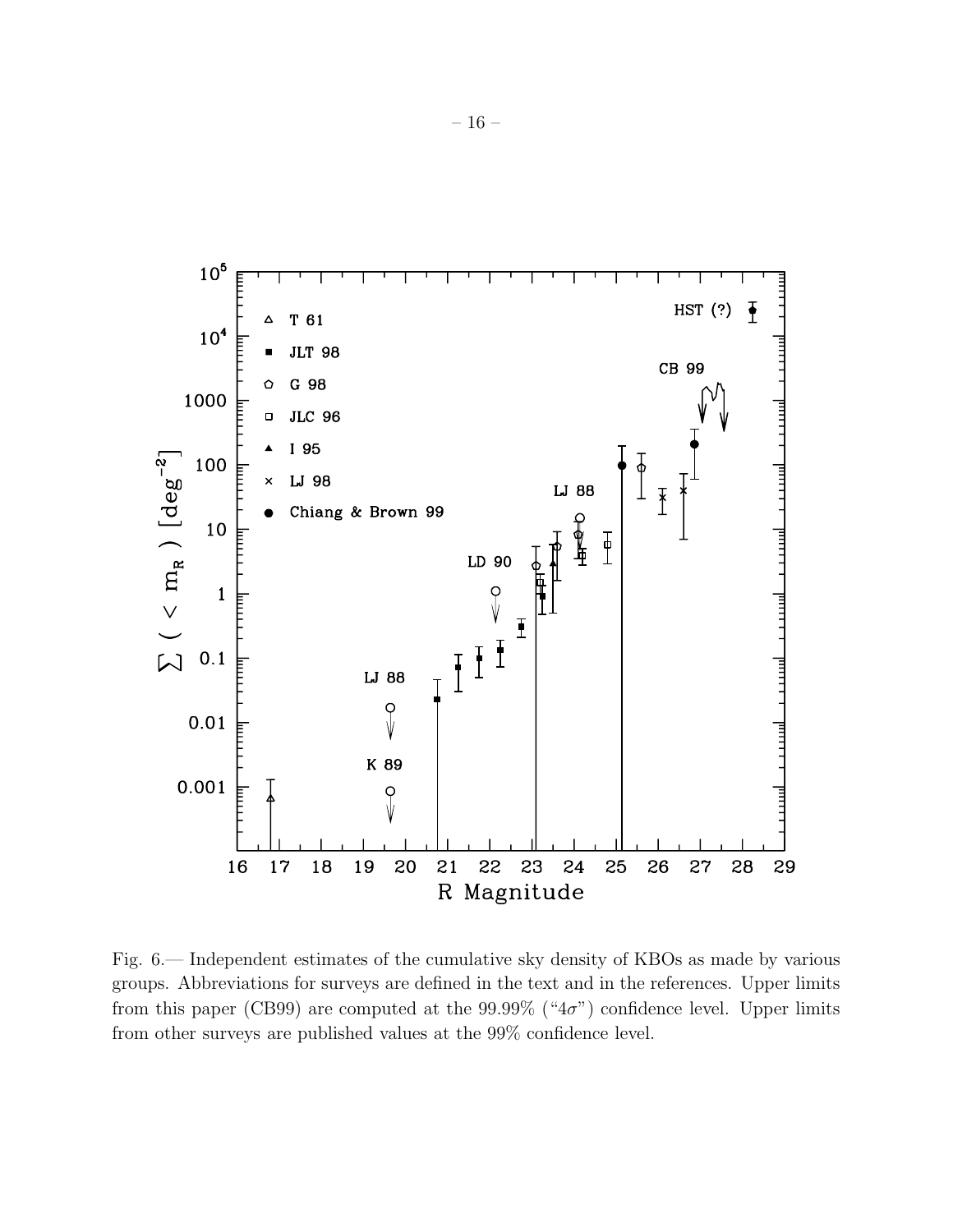<span id="page-16-0"></span>uncertainties have been added in quadrature.

Upper limits are derived at fainter magnitudes as follows. We assume that in the forward survey, the occurrence of noise objects plus real KBOs is Poissonian. The expected mean number of forward survey candidates brighter than magnitude  $m$  in survey area  $A_d$  equals  $N_{\text{Noise}}(< m) + \langle \eta A_d \rangle \Sigma(< m)$ , where  $N_{\text{Noise}}(< m)$  is the mean cumulative number of noise objects, and  $\langle \eta A_d \rangle$  is the efficiency-weighted survey area. We take  $N_{\text{Noise}}(< m) = N_R(< m)$ , where  $N_R(< m)$  is the cumulative number of reverse survey noise objects found. Given the number of forward survey candidates that we actually detected,  $N_F$  (< m), we ask what minimum value of  $\Sigma$  (< m) can be ruled out at the 99.99% confidence level ( $\sim$ "4 $\sigma$ " in Gaussian parlance):

$$
\frac{(N_R + \langle \eta A_d \rangle \Sigma)^{N_F} \exp - (N_R + \langle \eta A_d \rangle \Sigma)}{N_F!} = 10^{-4},\tag{2}
$$

an implicit equation for  $\Sigma$  where the magnitude dependence has been dropped for compactness. For reverse survey noise objects brighter than  $m<sub>V</sub>(50\%)$ , we take  $\langle \eta A_d \rangle = 0.7 \times A_d$ . We do not calculate upper limits for  $m_V > m_V (50\%)$ , since our detection efficiency falls rapidly to zero past that magnitude (see Figure [2](#page-10-0)). Upper limits on  $\Sigma$ computed using equation (2) are plotted in Figures [6](#page-15-0) and [8.](#page-20-0)

While Figure [6](#page-15-0) summarizes the history of KBO surveys, quantitative results such as the slope of the luminosity function (or even the degree to which  $\Sigma$  resembles a single-slope power law) are better extracted from a fairer pooling of the data. To this end, we imagine the areas from all surveys as being combined into one giant frame over which the detection efficiency varies. At magnitude  $m_i$  of a detected KBO,

$$
\Sigma(\n(3)
$$

where  $m_j$  is the magnitude of the j<sup>th</sup> brightest KBO,  $\eta_k \times A_k$  is the efficiency-weighted area of the  $k^{th}$  survey, and n is the total number of surveys. Most surveys have published efficiency functions. Exceptions include the Mauna Kea-Cerro Tololo survey of Jewitt, Luu, & Chen (1996, hereafter JLC96), the Keck survey by Luu & Jewitt (1998, hereafter LJ98), the McGraw-Hill CCD survey by Luu & Jewitt (1988, hereafter LJ88), and the U.S. Naval Observatory survey by Levison & Duncan (1990, hereafter LD90). For data from JLC96, we assume  $\eta$  behaves in a similar manner to that described in their companion paper I (Jewitt & Luu 1995, hereafter JL95); i.e.,  $\eta$  is assumed to fall linearly from 100% to 0% over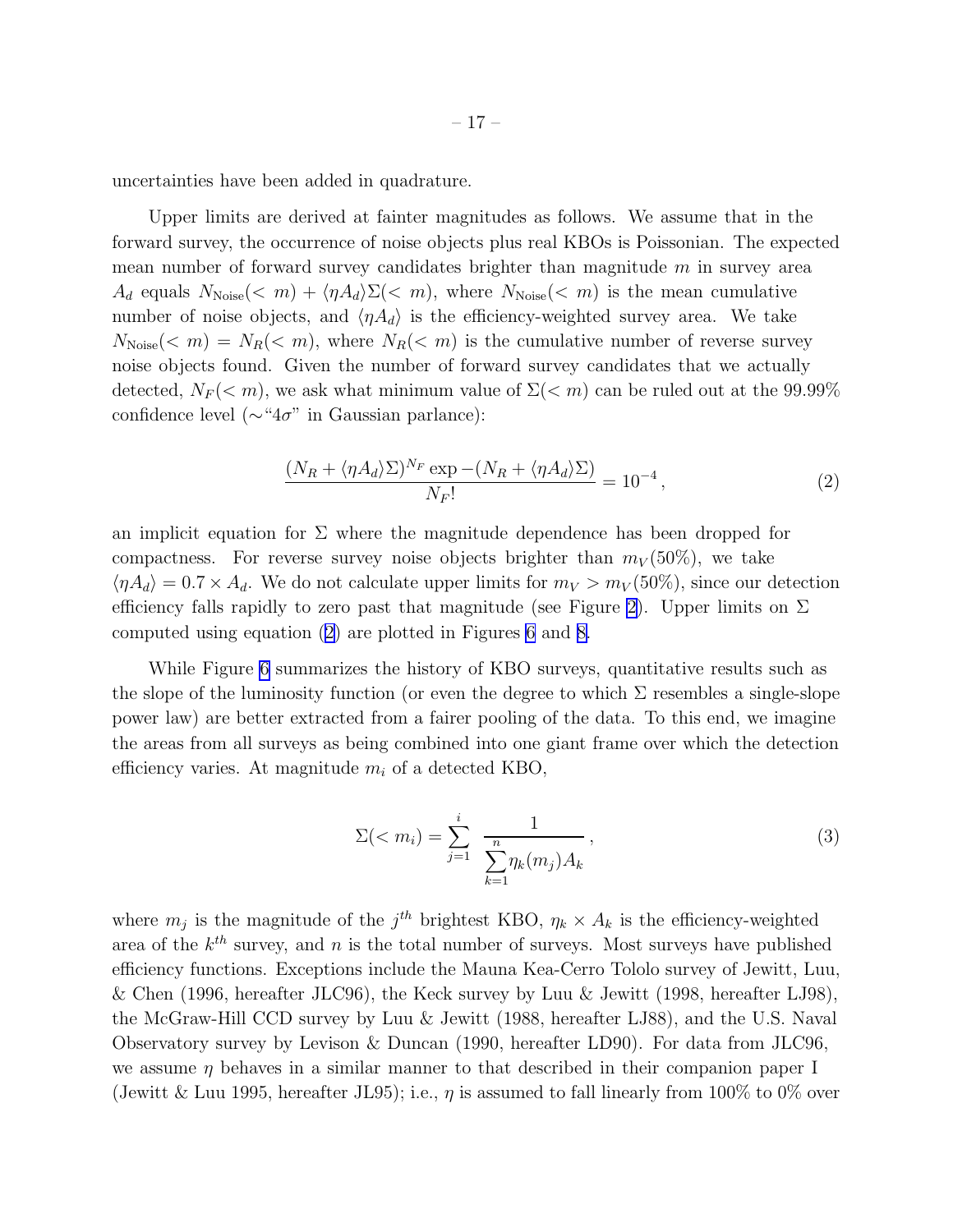<span id="page-17-0"></span>0.7 mag centered on published values of  $m_R(50\%)$ . For data from LJ98, we obtained  $\eta$  by consulting the lead author (Luu 1999). For the 2 remaining older surveys [which detected no KBOs, but which nonetheless contribute slightly to the total survey area in equation ([3](#page-16-0)), we adopted Heaviside step functions centered at  $m_R = 24$  (LJ88) and  $m_R = 22.14$ (LD90). We have verified that the conclusions of our paper are not affected by how we incorporate the latter 2 surveys. No photographic survey was included in the pool.

Figure [7](#page-18-0) displays the results of pooling datasets according to equation [\(3\)](#page-16-0). To clarify the roles played by individual surveys, we pool an incrementally larger number of surveys in Figures [7a](#page-18-0) through [7](#page-18-0)c. In these and subsequent plots, magnitudes of individual points are identical to magnitudes  $m_i$  of individual KBOs. However, only points separated by at least ∼0.2 mag are plotted; this represents a minor smoothing of the dataset, but is still preferable to imposing arbitrary bin boundaries. Error bars reflect Poisson counting statistics.

Consider first Figure [7a](#page-18-0), which incorporates data from Irwin, Tremaine, & Zytkow (1995), Jewitt, Luu, & Trujillo (1998), and Gladman et al. (1998) (hereafter I95, JLT98, and G98, respectively). These constitute the 3 surveys preferred by Gladman et al. (1998), excluding upper limit data. The points are well described by a power law, written in conventional notation as

$$
\Sigma(\langle m_R \rangle = 10^{\alpha(m_R - m_0)}, \tag{4}
$$

where slope  $\alpha$  and reference magnitude  $m_0$  are fitted parameters. A least-squares fit to these 3 surveys alone yields  $\alpha = 0.70 \pm 0.07$ ,  $m_0 = 23.3 \pm 0.1$ . These values coincide with those derived using a maximum likelihood analysis by Gladman et al. (1998); see their Figure 6c. We realize that least squares is not the preferred statistic for data whose errors are not Gaussian and which are correlated from point to point. However, the agreement between our result and G98's suggests that differences between slopes derived by various groups are due mainly to which surveys are kept and which are neglected, and not to the method of analysis. This will be borne out in what follows.

In Figure [7](#page-18-0)b, we incorporate our survey (hereafter CB99) into the pool. The slope is lowered slightly to  $\alpha = 0.66 \pm 0.04$ , but the change is negligible over the range of observed magnitudes. On the basis of these 4 surveys alone, our data extend the  $\alpha \approx 0.7$  law to  $m_R \approx 26.9$ .

In Figure [7c](#page-18-0), we fold in the Keck survey of LJ98. The observed faint end of the luminosity function is suppressed by the weight of their relatively sparsely populated fields. The luminosity function still resembles a single-slope power law, but the refitted slope is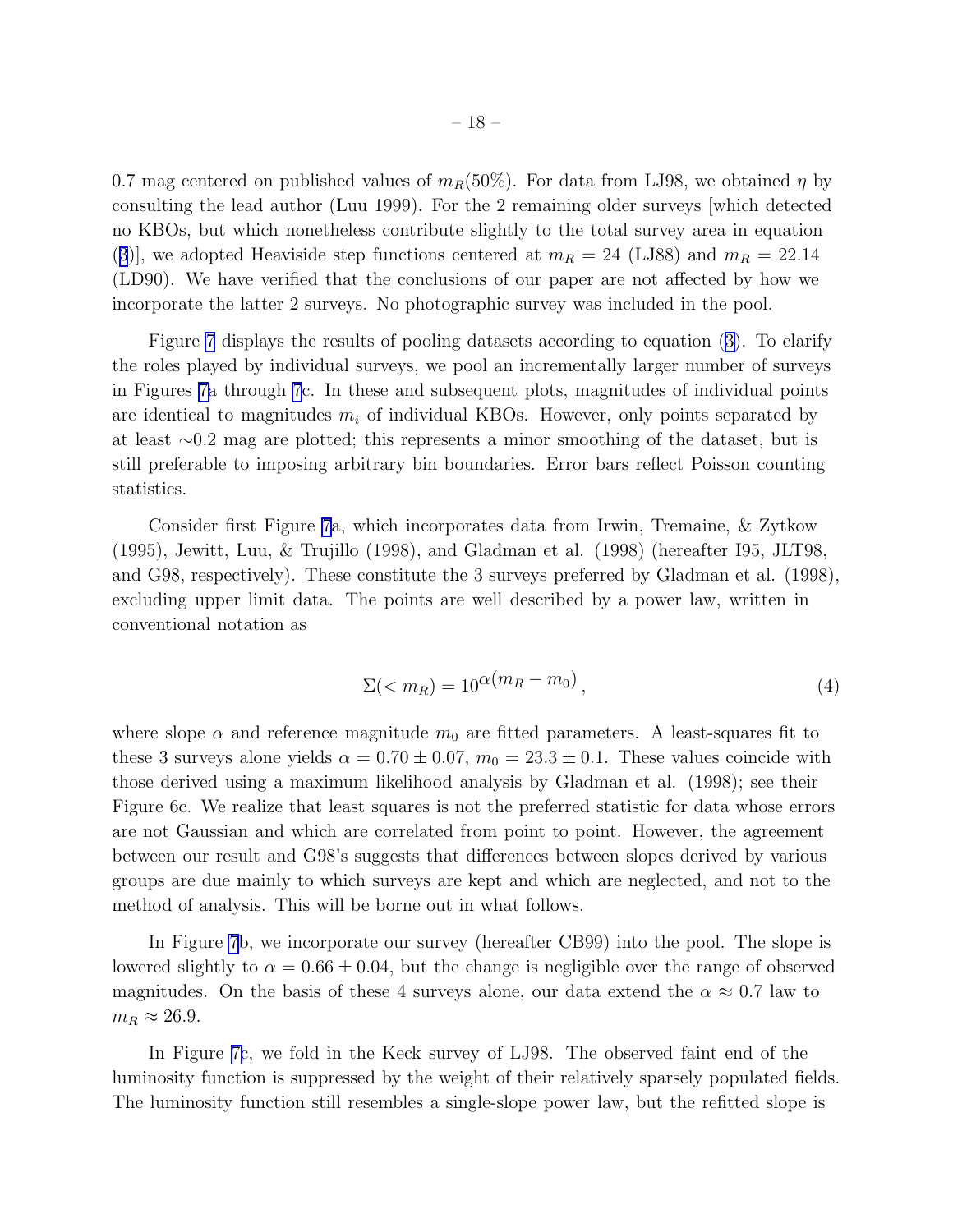<span id="page-18-0"></span>

Fig. 7.— Cumulative sky density obtained by pooling surveys according to equation [\(3](#page-16-0)). From panels (a) through (c), successively more surveys are pooled, as indicated by the growing list of acronyms at the top of each panel. Data are fitted by least-squares, with fits from preceding panels plotted for comparison. In panel (a), the fitted slope  $\alpha$  of the luminosity function is identical to that derived using a maximum likelihood analysis by Gladman et al. (1998). In panel (c), the slope  $\alpha$  decreases significantly when data from LJ98 are included.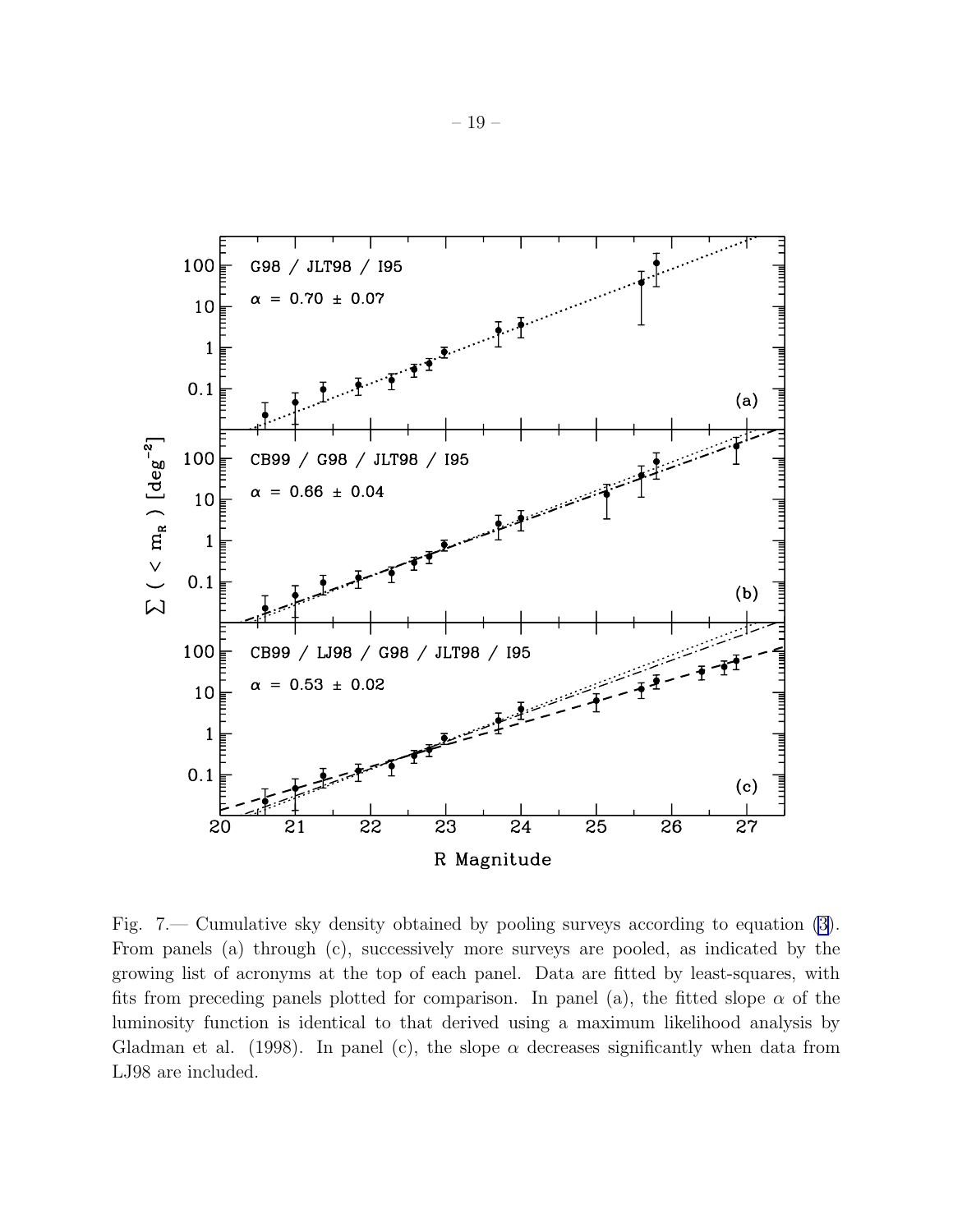<span id="page-19-0"></span>substantially shallower;  $\alpha = 0.53 \pm 0.02$ , coincident with the value given by LJ98. Though the LJ98 fields have a few times fewer objects at  $m_R \approx 26.5$  compared to our CB99 fields, discrepancies are at the  $\sim 1\sigma$  level or less; uncertainties in our points (see Figure [7](#page-18-0)b) are large because we detect only 2 objects.

Finally, in Figure [8,](#page-20-0) the remaining surveys by JL95, JLC96, LJ88, and LD90 are assimilated into the pool. The fitted luminosity function hardly changes; for this final pool,  $\alpha = 0.52 \pm 0.02$  and  $m_0 = 23.5 \pm 0.06$ . We note that shallow values for the fitted slope depend not only on surveys by JL95 and JLC96, but also on recent data from LJ98 (see Table 2). Some crude, model-dependent considerations of why values of  $\alpha < 0.6$  might be preferred are given in §5.1.

The claimed Hubble Space Telescope (HST) detection of  $2.5 \times 10^4$  objects/deg<sup>2</sup> at  $m_R \approx 28.2$  (Cochran et al. 1995) lies ∼10 times above the steepest extrapolation, and ∼100 times above the extrapolation derived from all surveys combined. Brown, Kulkarni, & Liggett (1997) independently suggest on statistical grounds that the detections are erroneous. The increasing difficulty of reconciling the ground-based observations with the HST claim appears to support this suggestion.

# 5. DISCUSSION

### 5.1. Size, Surface Area, and Mass Distributions

We consider a power-law differential size distribution with index q,  $dN(s) \propto s^{-q} ds$ , where  $dN(s)$  is the number density of objects having diameters between s and  $s + ds$ . If all observed KBOs had the same albedo and were at the same heliocentric distance, the measured slope  $\alpha$  of the cumulative luminosity function would imply a unique size index, viz.

$$
q = 5.02\alpha + 1. \tag{5}
$$

This relation is straightforward to derive and is first given by I95. The assumption of uniform distance is not a bad one, since KBOs detected to date have present-day heliocentric distances between 30 and 50 AU; adopting a geometric mean distance for all objects mis-estimates sizes by at most a factor of 5/3. This is less than the possible factor of 4 uncertainty in size introduced by the unknown albedo, which might range from 4% (Comet Halley) to 60% (Pluto). JLT98 employ Monte Carlo models which incorporate more realistic distance distributions to extract the size index from the measured luminosity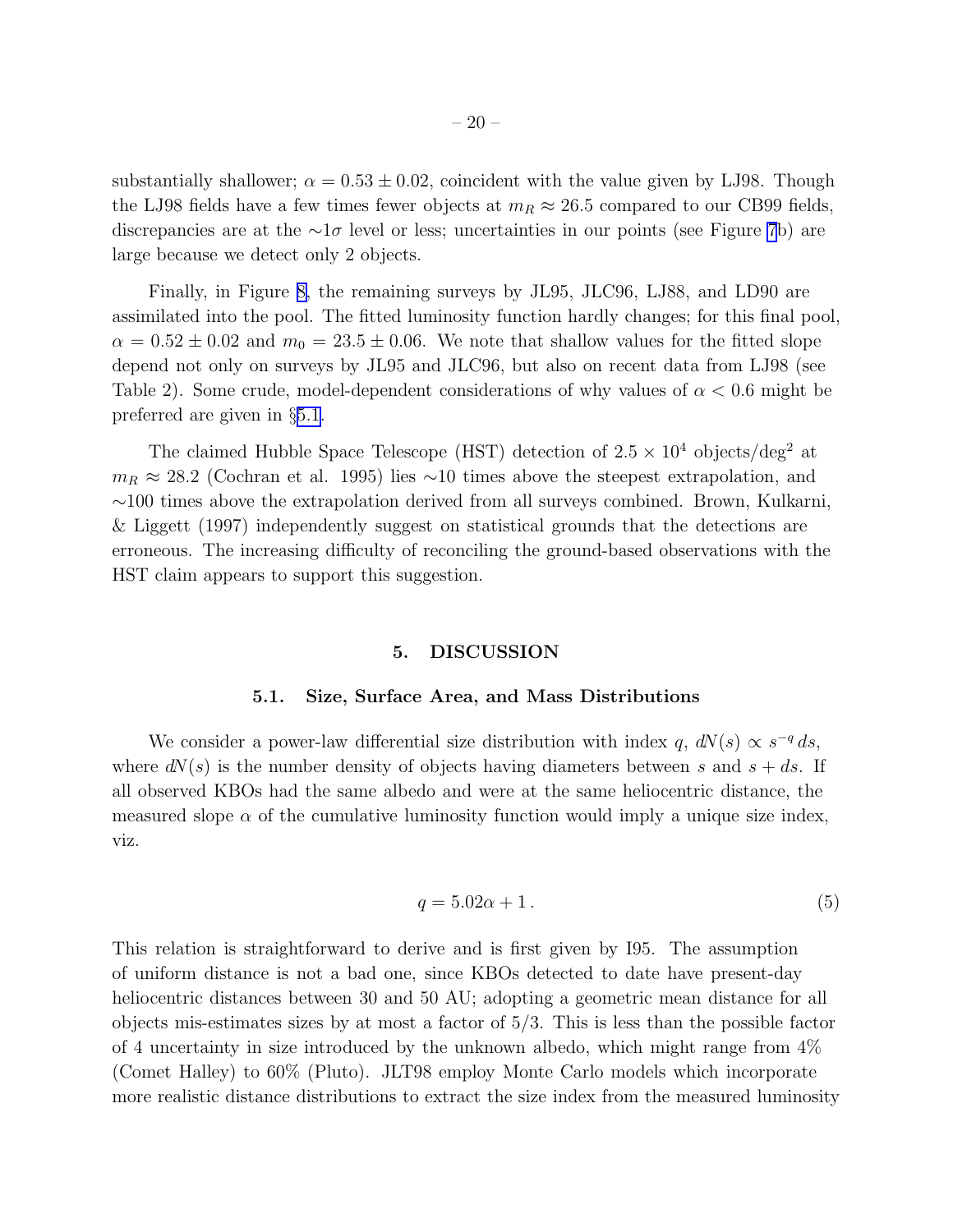<span id="page-20-0"></span>

Fig. 8.— Cumulative sky density obtained by pooling all surveys. The solid line is the power law fitted to all survey data. Other lines are fits from Figure [7](#page-18-0), re-plotted here for comparison. Neither the HST datum nor Tombaugh's (1961) datum is included in any fit. Data from JL95 and JLC96 reinforce the shallow slope forced by data from LJ98.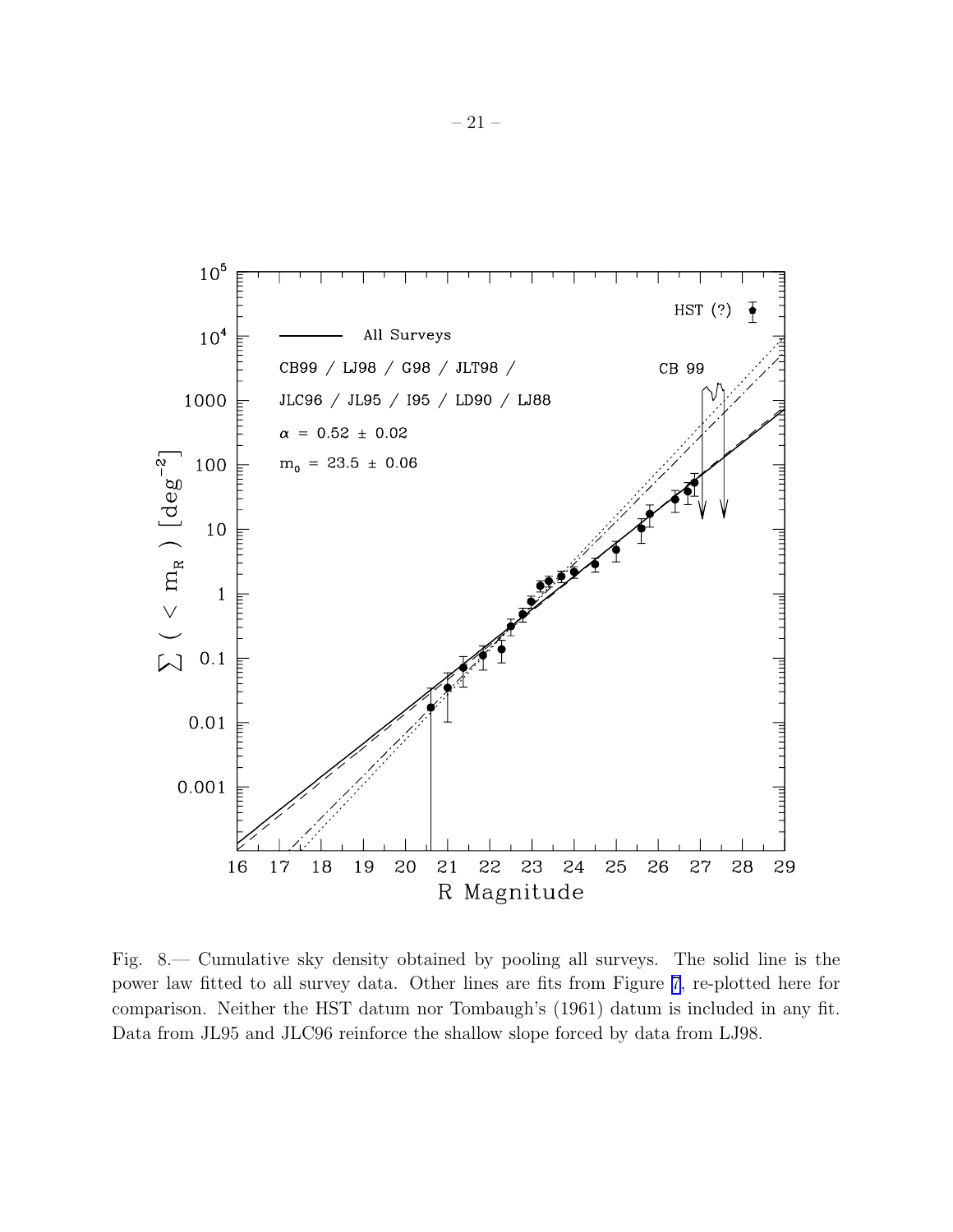function. Their best-fit  $q = 4.0 \pm 0.5$  agrees with the value obtained by inserting their measured $\alpha = 0.58 \pm 0.05$  into equation ([5\)](#page-19-0). We shall use equation [\(5\)](#page-19-0) to calculate q from  $\alpha$  below, keeping in mind that such q's may be uncertain by  $\pm 0.5$ .

Table [2](#page-22-0) summarizes possible values of the sky density slope  $\alpha$  and the size index q and their implications. Depending on which surveys are incorporated, q takes values from 3.6 to 4.5. We compare these values to those of erosive disks in our Solar System. Main-belt asteroids are inferred to obey  $q \approx 3.3$  in the diameter range 3–30 km (Durda, Greenberg, & Jedicke 1998). A value of  $q = 3.5$  corresponds to a quasi-steady-state population for which catastrophic collisions grind as much mass per time into every size bin as they grind out, as first derived by Dohnanyi (1969). The derivation further assumes that critical specific energies for shattering and dispersal are independent of size.<sup>9</sup> This is a fair assumption for solid rocky targets smaller than ∼10 km in diameter for which internal compression due to self-gravity is negligible. For asteroids greater than 30 km in diameter, there are significant deviations from the  $q \approx 3.5$  law, with slopes ranging from  $q \approx 2$  to 4.5 (Durda & Dermott 1997). These deviations likely result from variations of the impact strength with size, as caused by self-gravitational effects (Durda, Greenberg, & Jedicke 1998; Melosh & Ryan 1997). Saturn's ring particles crudely fit  $q \approx 3.3$  in the size range of a few centimeters to a few meters based on Voyager radio occultation data (Marouf et al. 1983), though values between 2.8 and 4.0 cannot be completely ruled out (Cuzzi et al. 1984, Weidenschilling et al. 1984). Ring optical depths are sufficiently high that particles have suffered many erosive collisions over the age of the Solar System, so that their size distribution no longer purely reflects initial conditions (Borderies, Goldreich, & Tremaine 1984).

For  $q > 3 \ (\alpha > 0.4)$ , surface areas (geometric optical depths) are dominated by the smallest bodies. All current estimates of  $q$  imply that this is the case for the Kuiper Belt.

For  $q < 4$  ( $\alpha < 0.6$ ), the total mass is dominated by the largest bodies. If we combine all surveys, we infer a size index  $q = 3.6 \pm 0.1$ . We use this q to make an order-of-magnitude estimate of the mass in the observable Kuiper Belt. Nearly all KBOs in the surveys we have considered have inferred diameters  $s \gtrsim 50 (0.04/p_R)^{1/2} \text{ km}^{10}$  At limiting magnitude  $m_R = 27$  (the V-R adjusted magnitude above which false alarms prevent additional KBO detections in our deep survey), objects having  $s \geq 50$  km can be seen out to distances of 48 AU. For values of q and  $\Sigma(m_R < 27)$  derived by combining all survey data, the total mass

<sup>&</sup>lt;sup>9</sup>The critical specific energy for shattering,  $Q_S^*$ , is defined as the energy per unit target mass required to produce a fragment with 50% the mass of the original target. It is smaller than  $Q_D^*$ , the energy per unit target mass required to disperse such fragments to infinity (Melosh & Ryan 1997).

<sup>&</sup>lt;sup>10</sup>The only exception is KBO K3, for which  $s = 23 \text{ km}$  (Luu & Jewitt 1998).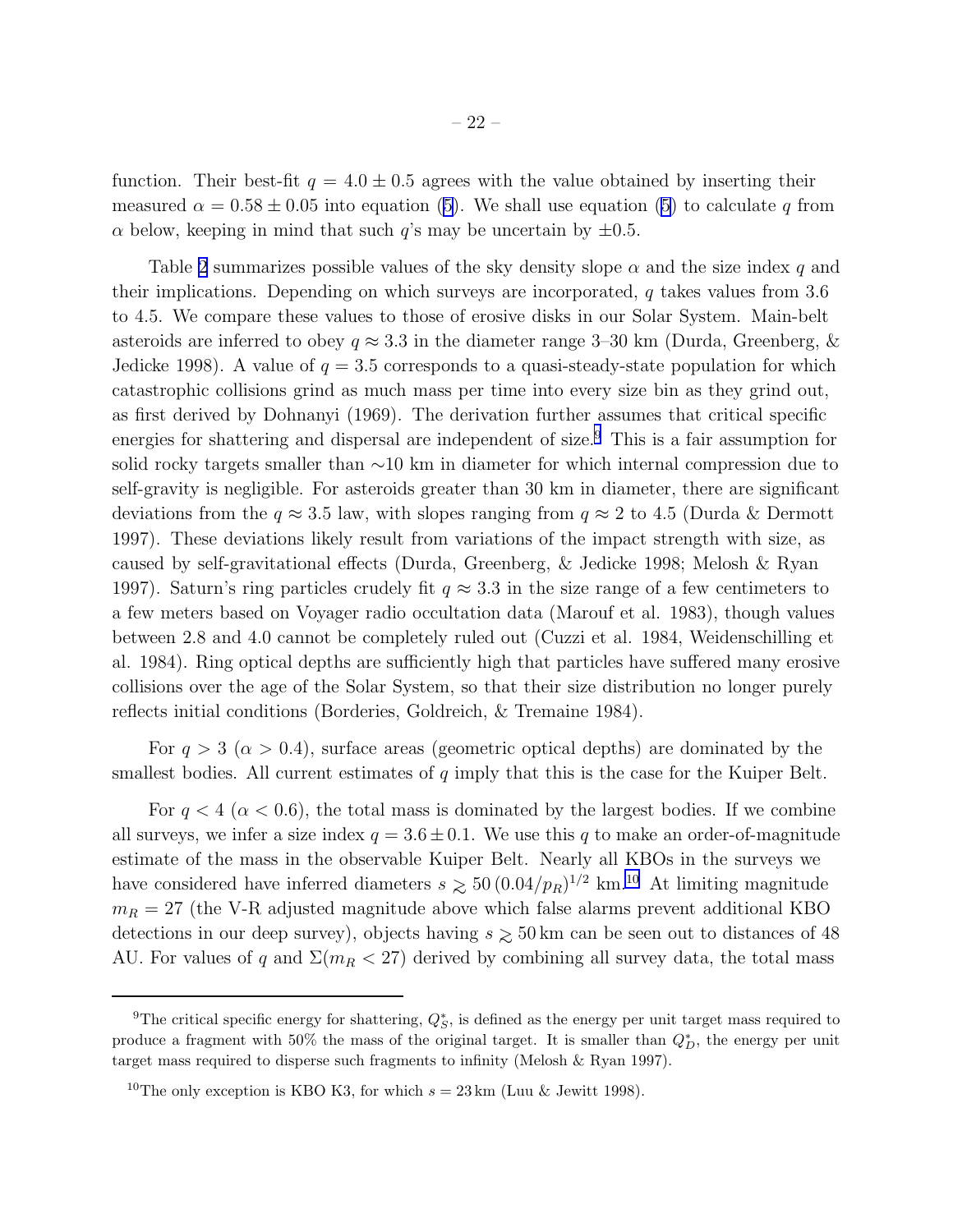<span id="page-22-0"></span>

| Object |      |      |          |      |          |    |         | $m_V^a$ $\mu^b''/hr$ ) $\theta^b(\text{deg})$ $R^c(AU)$ $i^c(\text{deg})$ $s^d(km)$ $\eta^e$ $A^e(\text{deg}^2)$ Method |         |
|--------|------|------|----------|------|----------|----|---------|-------------------------------------------------------------------------------------------------------------------------|---------|
| OBJ1   | 25.5 | 3.83 | $-1$     | 32.9 | 4.5      | 56 | $100\%$ | 0.0102                                                                                                                  | Shallow |
| OBJ2   | 27.2 | 2.92 | $\theta$ | 43.9 | $\theta$ | 46 | 98\%    | 0.009                                                                                                                   | Deep    |

Table 1. Properties of Detected KBOs

<sup>a</sup>Measured visual magnitude, uncertain by 0.3 (0.22) mag for OBJ1 (OBJ2).

<sup>b</sup>Measured proper motion amplitude and angle relative to ecliptic on CCD, respectively. For OBJ1 (OBJ2), uncertainties are  $0.02$  (0.05)  $\prime\prime$ /hr and 1 (2.3) degrees.

c Inferred heliocentric distance and inclination, respectively, for an assumed circular orbit.

d Inferred diameter, assuming a visual albedo of 4%.

<sup>e</sup>Detection efficiency and area searched, respectively.

| $\alpha$ | Source                                      | Implication                 |
|----------|---------------------------------------------|-----------------------------|
|          | $0.52$ All data (Fig. 8)                    | 3.6 Mass in Largest Bodies  |
|          | 0.53 Omit JL95, JLC96 (Fig. 7c)             | 3.7 Mass in Largest Bodies  |
| 0.57     | Omit LJ98                                   | 3.9 Mass in Largest Bodies  |
| 0.66     | Omit JL95, JLC96, LJ98 (Fig. 7b)            | 4.3 Mass in Smallest Bodies |
|          | 0.70 Omit JL95, JLC96, LJ98, CB99 (Fig. 7a) | 4.5 Mass in Smallest Bodies |
|          |                                             |                             |

Table 2. Measured  $\alpha^a$  and Inferred  $q^b$ 

<sup>a</sup>Power-law slope of cumulative luminosity function; see equation([4\)](#page-17-0).

bDifferential size index derived from  $q = 5.02 \alpha + 1$ , which assumes uniform albedo and distance. See §[5.1](#page-19-0) for discussion.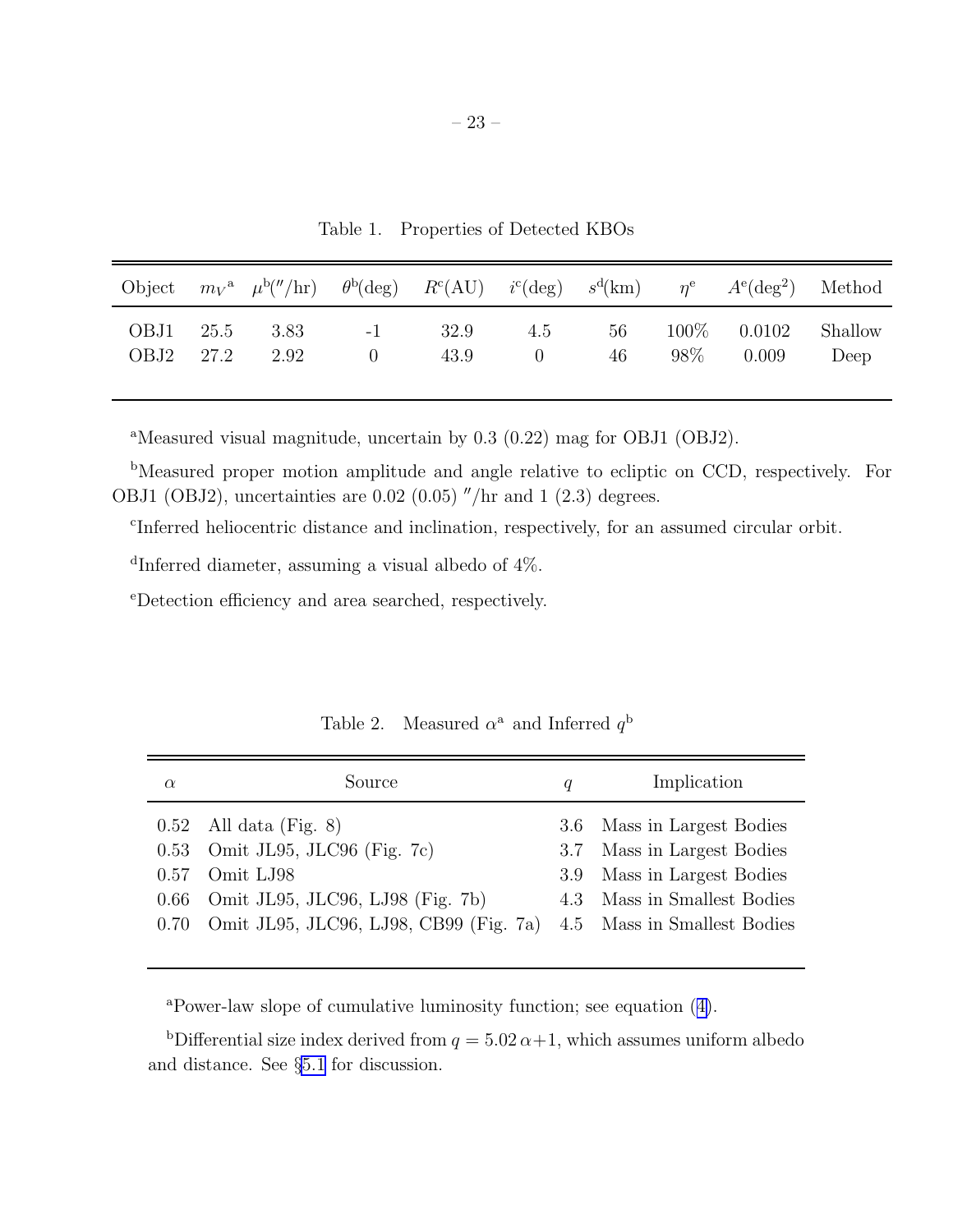of the Kuiper Belt out to 48 AU is

$$
M_{Belt}(a < 48 \,\mathrm{AU}) \approx 0.22 \left( \frac{\Sigma (m_R < 27)}{53 \,\mathrm{deg}^{-2}} \right) \left( \frac{A_{KB}}{10^4 \,\mathrm{deg}^2} \right) \left( \frac{\rho}{2 \,\mathrm{g} \,\mathrm{cm}^{-3}} \right) \times \left( \frac{0.04}{p_R} \right)^{1.3} \left( \frac{s_{max}}{2000 \,\mathrm{km}} \right)^{0.4} M_{\oplus} \,. \tag{6}
$$

Here  $A_{KB}$  is the solid angle subtended by the Kuiper Belt (taken to extend  $\pm 15^{\circ}$  in ecliptic latitude),  $\rho$  is the internal mass density of KBOs, and  $s_{max}$  is the diameter of the largest body in the distribution (taken to be similar to Pluto).<sup>11</sup> Our rough estimate of ~0.2  $M_{\oplus}$ is consistent with the upper limit of 1.3  $M_{\oplus}$  within 50 AU derived by Hamid, Marsden, & Whipple (1968) using measured cometary orbits (see Weissman 1995 and MDL99 for a discussion of upper mass limits). Note that this model predicts the existence of ∼10 more Pluto-sized objects in the nearby Kuiper Belt.

The number of 1-10 km sized comet progenitors in the Kuiper Belt may be similarly estimated;

$$
N_{Comet}(a < 48 \text{ AU}) \approx 1.4 \times 10^{10} \left( \frac{\Sigma (m_R < 27)}{53 \text{ deg}^{-2}} \right) \left( \frac{A_{KB}}{10^4 \text{ deg}^2} \right) \left( \frac{0.04}{p_R} \right)^{1.3} \left( \frac{1 \text{ km}}{s_c} \right)^{2.6} \text{ comets} ,\tag{7}
$$

where  $s_c$  is the minimum diameter of a comet. Our order-of-magnitude estimate compares favorably with the population of  $\sim$ 7 × 10<sup>9</sup> comets between 30 and 50 AU required to supply the rate of Jupiter-family comets (Levison & Duncan 1997).<sup>12</sup>

Omitting data from various surveys while preserving the same magnitude coverage in the luminosity function raises the inferred value of  $q$  and places most of the mass of the observable Kuiper Belt into the smallest objects. Gladman et al. (1998) do not incorporate data from JL95, JLC96, LJ98 and CB99. Their maximum likelihood analysis, which can

<sup>&</sup>lt;sup>11</sup>Our calculation ignores the fact that some surveys observe  $\pm 90^\circ$  away in ecliptic longitude from Neptune where Plutinos (KBOs in 3:2 resonance with Neptune) reach perihelion (Malhotra 1996). These surveys might be expected to find an unrepresentatively high sky density of KBOs. In fact these surveys (JL95, JLC96) find lower sky densities than other surveys; see §[4.3](#page-12-0) and section 5.1 of G98.

 $12$ The scattered KBO disk has also been proposed as an alternative source of short-period comets. Duncan & Levison (1997) estimate that only  $6 \times 10^8$  comets are required in the scattered disk to supply the observed rate.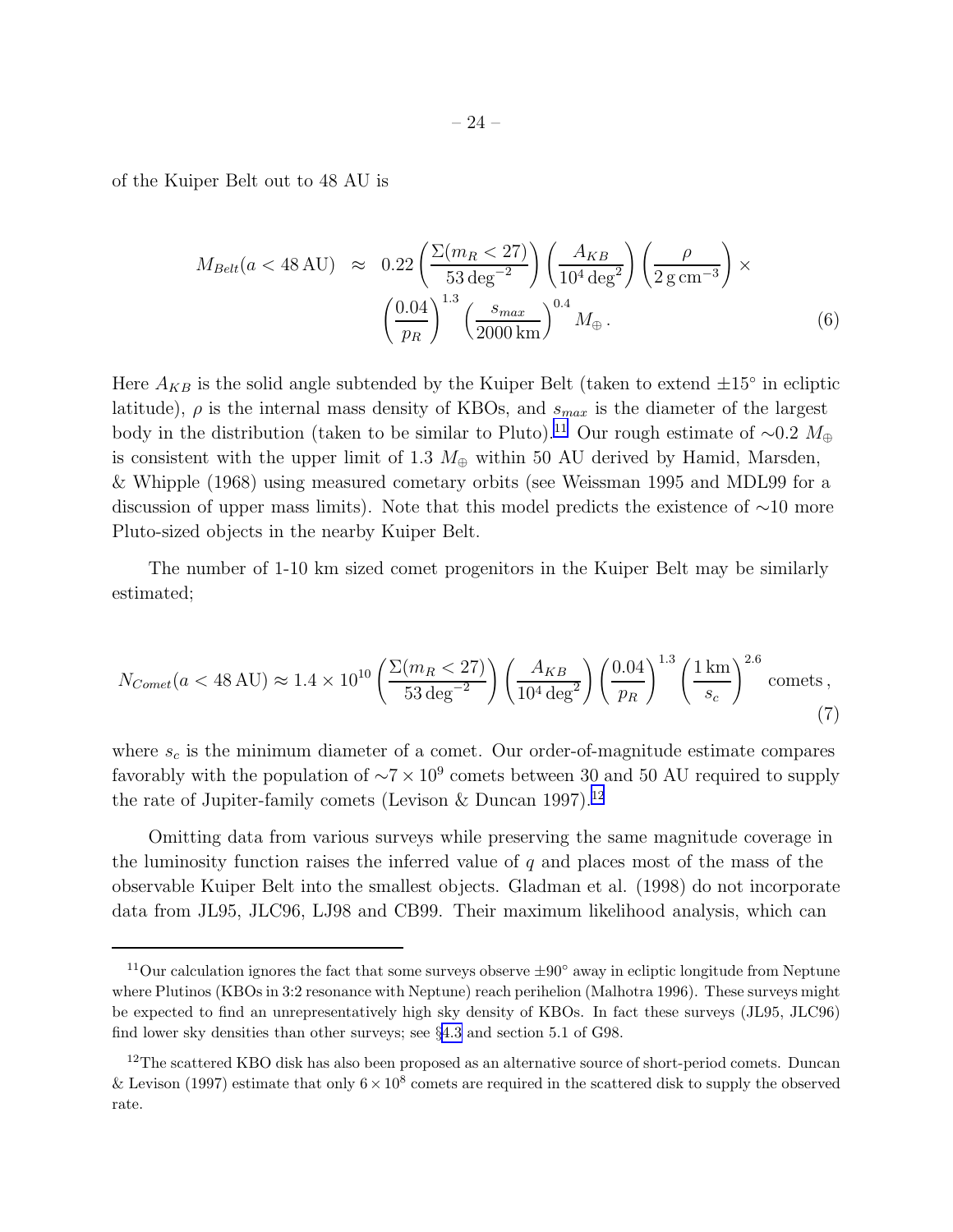and does assimilate upper limit data from Luu & Jewitt (1988) and Levison & Duncan (1990),concludes that the sky density slope  $\alpha = 0.76$ . Inserting this value into equation ([5](#page-19-0)) yields a size index  $q = 4.8$ . As a separate example of a shallow slope based on omission of data, a least-squares fit to the luminosity function which omits points from JL95, JLC96 and LJ98, and which does not incorporate upper limit data, yields  $q = 4.3$  (see Figure [7b](#page-18-0)). Both size indices would place most of the mass of the observable Kuiper Belt into the smallest objects. Since the size of the smallest object in the distribution is unconstrained, we cannot estimate the mass of the Kuiper Belt using these q's. However, for any  $q > 4$ , there always exists an  $s_{min}$  below which upper limits for the total cometary Belt mass within 50 AU (∼1.3  $M_{\oplus}$ ) are violated. For values of  $q = 4.3$  and  $\Sigma(m_R < 27) = 200 \text{ deg}^{-2}$ derived from Figure [7](#page-18-0)b, this minimum value for  $s_{min}$  is as large as 2 km, and only increases with increasing q. Explaining the existence of such lower cut-off sizes would be problematic.

Our preferred size index,  $q = 3.6 \pm 0.1$ , is that of a Dohnanyi-like size distribution for objects having diameters between 50 and 500 km within 50 AU. However, whether the shape of this distribution results from a catastrophic collisional cascade as envisioned in Dohnanyi's (1969) scenario is questionable. The answer depends on impact strengths, relative velocities, and initial populations of KBOs, all of which are poorly constrained. For solid rocky bodies 50–500 km in diameter, critical specific energies for shattering and disruption are expected to increase strongly with size due to self-gravitational compression (Melosh & Ryan 1997, and references therein). The role of self-gravity is magnified yet further if bodies consist predominantly of weaker ices. Whatever their composition, we would not expect Dohnanyi's (1969) derivation to apply to objects as large as those observed, since the derivation assumes that impact strengths are independent of size. Relative velocities required for fragmentation and dispersal of solid rocky bodies ∼100 km in size demand KBO eccentricities and inclinations exceeding 0.3; the actual history of the velocity dispersion is unknown. If KBOs consist of solid rock and relative velocities are sufficiently high for disruption and dispersal upon impact, we estimate that lifetimes against catastrophic dispersal of targets ∼100 km in diameter exceed the age of the Solar System by a factor of ∼150 if projectiles are drawn from the present-day Kuiper Belt. This estimate agrees with that of Stern (1995); see his Figure 2. Shaping the population of objects having sizes 50–500 km by catastrophic collisions would require a primordial Belt orders of magnitude more populous than what is observed today.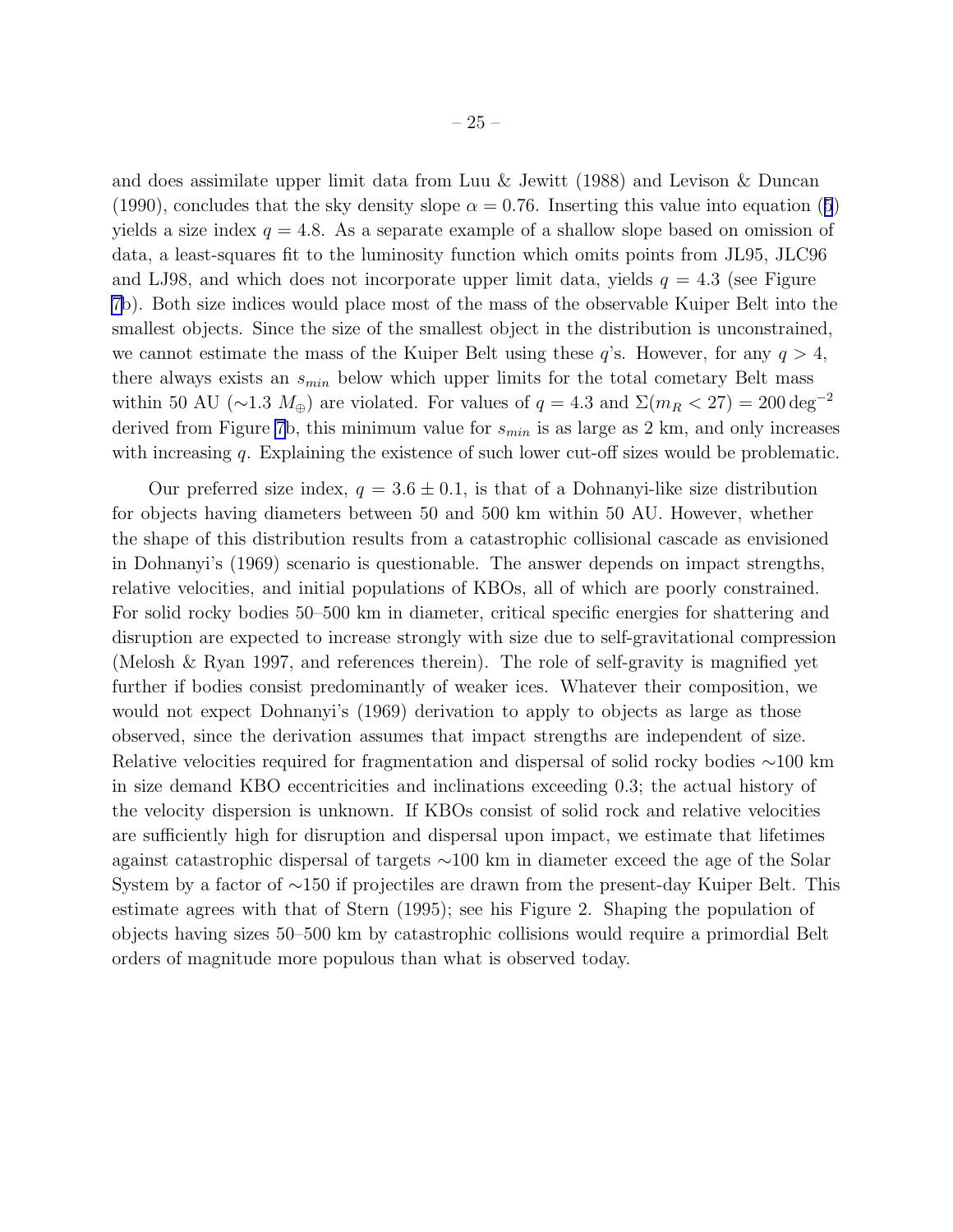# 5.2. A Kuiper Cliff at 50 AU?

To date not one member of the classical Kuiper Belt has been discovered beyond 50 AU, despite observational advances in limiting magnitude and theoretical assurances that the region is dynamically stable. Gladman et al. (1998) have addressed this issue and concluded that the present sample of ∼100 KBOs is marginally large enough to expect detection of such bodies. Here we confirm and elaborate upon their results.

We assume the Kuiper Belt begins at an inner edge  $a_{min}$ , and that the number density of objects (number per volume) decreases with distance a as a power law with index  $\beta$ :

$$
dN(s,a) \propto a^{-\beta} s^{-q} ds. \tag{8}
$$

For a surface density (number per disk face area) appropriate to the minimum-mass outer solar nebula, the index  $\beta$  may plausibly take values of ∼2–3, depending on how quickly random eccentricities e and inclinations i decay with heliocentric distance. In a field of limiting magnitude  $m$ , the sky density of objects (number per projected sky solid angle) located beyond distance a<sup>∗</sup> is proportional to

$$
\Sigma (a > a_*) \propto \int_{s_m(a_*)}^{s_{max}} \int_{a_*}^{a_m(s)} a^{2-\beta} s^{-q} ds da , \qquad (9)
$$

where  $s_m(a_*)$  is the size of the smallest object which can just be seen at  $a_*,$  and  $a_m(s) = a_{\ast} \sqrt{s/s_m(a_{\ast})}$  is the maximum distance out to which an object of size s can be seen. One immediate consequence of a Belt having distance and size indices considered here is that the faint end of the luminosity function is dominated by small nearby objects rather than large distant ones. Extending the limiting magnitude of a visual survey inherently achieves greater dynamic range in observable sizes than in distances because reflected fluxes decrease as  $s^2/a^4$ . The greater sensitivity to size is compounded by the shapes of the distributions;  $\Sigma \propto s^{1-q} a^{3-\beta} \approx s^{-2.6} a^{0.5}$ . An outer edge to such a Belt at 50 AU (a "Kuiper Cliff") would not significantly flatten the slope of the luminosity function at faint magnitudes, a point which we shall justify more formally below.

The fraction of objects located beyond  $a_*$  is

$$
f \equiv \frac{\Sigma (a > a_*)}{\Sigma (a > a_{min})} = \left(\frac{a_{min}}{a_*}\right)^\gamma \left\{1 + O\left[\left(\frac{s_m(a_*)}{s_{max}}\right)^{\gamma/2}\right]\right\},\tag{10}
$$

where  $\gamma = 2q + \beta - 5$  (cf. G98). The order-of-magnitude correction term is valid for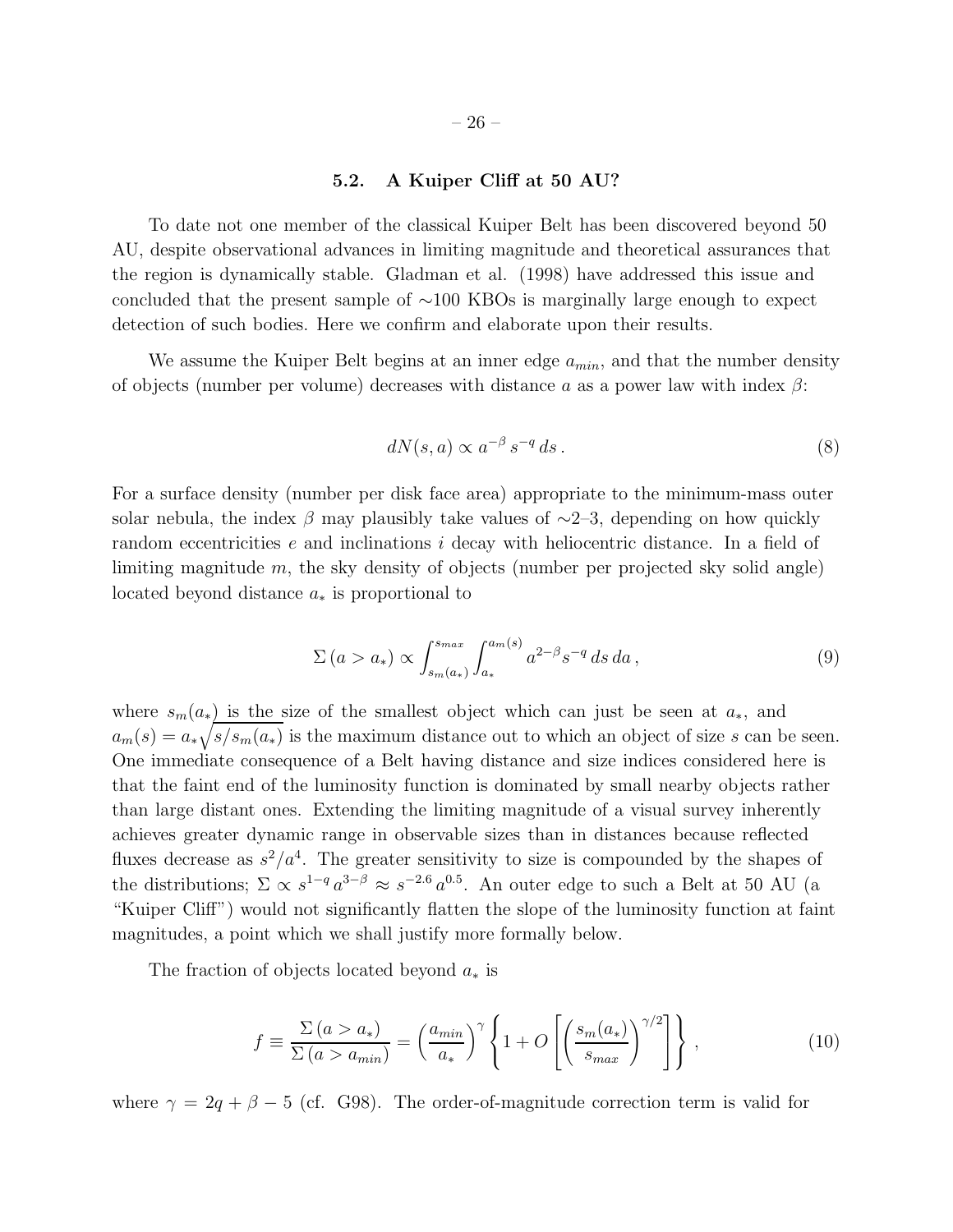<span id="page-26-0"></span> $\beta \leq 3$  and is small for surveys and distributions considered here.<sup>13</sup> The fraction f is thus insensitive to the limiting magnitude of the field. This insensitivity justifies our assertion that a Kuiper Cliff would not break the luminosity function at any particular magnitude. It also allows us to easily estimate how many detections beyond 50 AU we might expect. For  $a_{min} = 30 \text{ AU}, a_{*} = 50 \text{ AU}, s_{max} = 2000 \text{ km}, q = 3.6, \text{ and } \beta = 3 \text{ (constant dispersion in } e$ and i), the fraction of objects outside 50 AU is  $f \approx 8\%$ . Decreasing the distance index  $\beta$  to 2 increases f to 13%. In the present total sample of ~100 KBOs, we might therefore expect ∼10 to reside beyond 50 AU. Eight of these ten would be located between 50 and 70 AU.

While these rough considerations do not convincingly implicate a Kuiper Cliff, they do argue more strongly against a sudden rise by factors of 3 or more in the surface number density between 50 and 70 AU (a nearby "Kuiper Wall"). Keeping the size distribution fixed and multiplying the surface density by 3 beyond 50 AU would demand that ∼25% of all detected classical KBOs reside in such a wall, in contrast to the 0% found to date.

Nonetheless, there are a number of ways the present lack of detections may still accord with a massive outer classical Belt. The size distribution of objects may change dramatically past 50 AU. For instance, it might be that only a few large objects exist between 50 and 70 AU. This may plausibly be the result of runaway accretion unimpeded by the presence of Neptune. Alternatively, if only objects smaller than ∼30 km populate the outer Belt, detecting them is a task better suited to occultation surveys than to searches relying on reflected light.

# 6. SUMMARY

Our main results are as follows.

- 1. We discovered 2 new Kuiper Belt Objects in a single Keck LRIS field. One object at  $m_V = 25.5$  was found by blinking individual frames. It lies at a heliocentric distance of  $R \approx 33 \text{ AU}$  and has a diameter  $s = 56 (0.04/p_V)^{1/2}$  km. Another object at  $m_V = 27.2$  was discovered by blinking shifted and co-added frames. For this second object,  $R \approx 44 \text{ AU}$  and  $s = 46 (0.04 / p_V)^{1/2} \text{ km}$ .
- 2. We pooled all surveys to construct the cumulative luminosity function from  $m_R = 20$ to 27 (Figure [8](#page-20-0)). At the faintest observed magnitude,  $\Sigma(m_R \leq 26.9) = 53 \pm 20(1\sigma)$

<sup>&</sup>lt;sup>13</sup>For  $\gamma \approx 5$  and  $s_{max} = 2000$  km, the correction term is less than 0.1 for surveys having limiting magnitudes  $m_R \gtrsim 22$ . All surveys used to construct our luminosity function satisfy the latter requirement.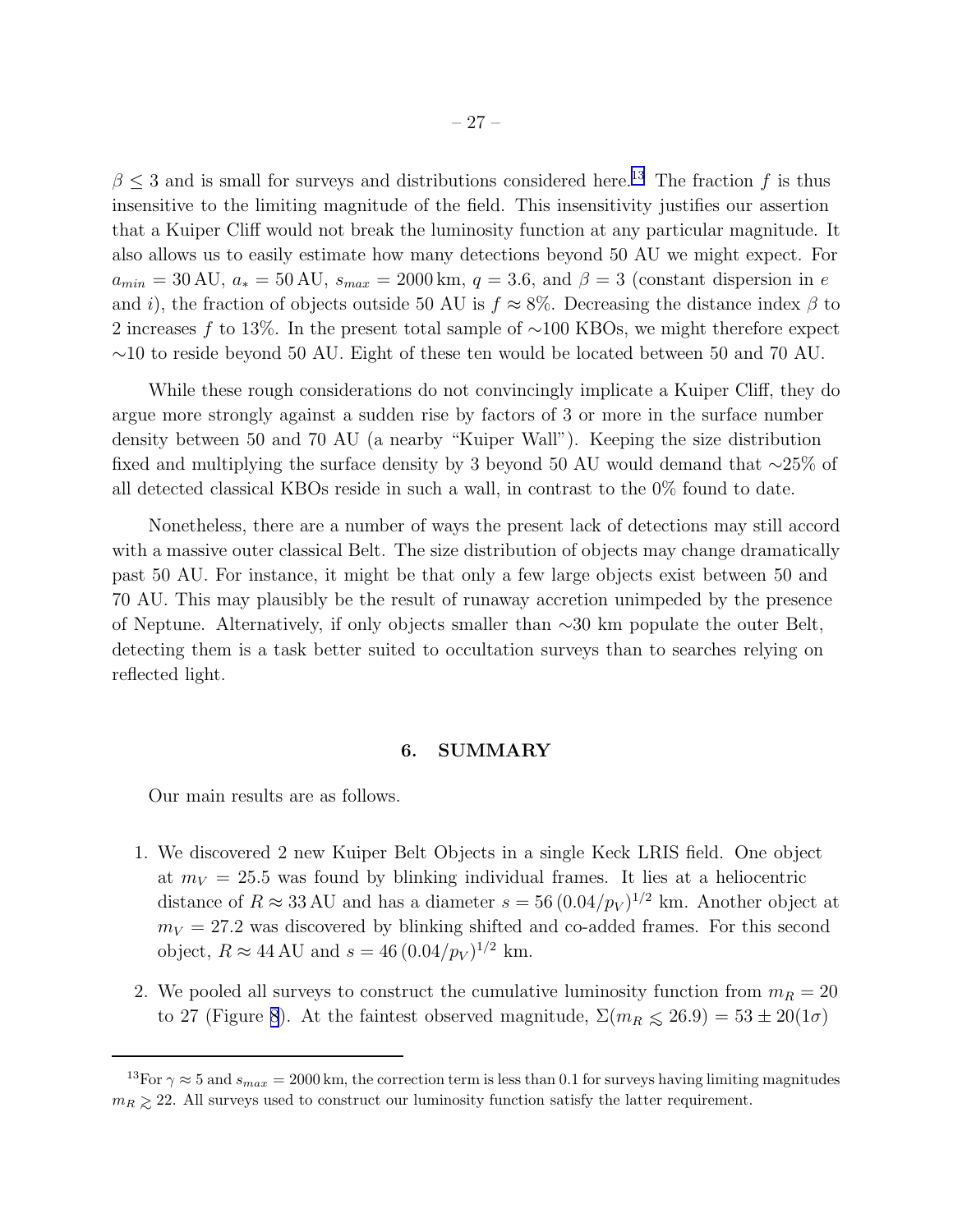objects/square degree. The best-fit slope is  $\alpha = 0.52 \pm 0.02$ , where  $\log_{10} \Sigma$ (<  $m_R$ ) =  $\alpha$ ( $m_R - m_0$ ). Differences in  $\alpha$  reported in the literature are due mainly to which survey data are incorporated. Values of  $\alpha > 0.6$  require the omission of surveys by JL95, JLC96, and LJ98.

- 3. Our KBO luminosity function is consistent with a power-law size distribution with differential size index  $q = 3.6 \pm 0.1$  for objects having diameters 50–500 km within 50 AU. The distribution is such that the smallest objects possess most of the surface area, but the largest bodies contain the bulk of the mass. By extrapolating outside the observed range of sizes, we estimate to order-of-magnitude that  $0.2M_{\oplus}$  and  $1 \times 10^{10}$ comet progenitors lie between 30 and 50 AU. Though our estimated size index is that of a Dohnanyi-like distribution, the interpretation that catastrophic collisions are responsible is questionable. Impact strengths against catastrophic disruption and dispersal probably increase strongly with size for objects greater than ∼10 km in diameter, whereas the derivation by Dohnanyi (1969) assumes impact strength to be independent of size. Lifetimes against catastrophic dispersal of KBOs having diameters 50–500 km exceed the age of the Solar System by at least 2 orders of magnitude in the present-day Belt, assuming bodies consist of competent rock.
- 4. A greater than threefold rise in the surface density of the Kuiper Belt just beyond 50 AU would imply that more than 25% of detected objects lie outside that distance, assuming objects are distributed similarly in size at all distances. The absence of detections past 50 AU in the present sample of ∼100 KBOs argues against this picture. A massive outer Belt may still be possible if only a few large objects exist between 50 and 70 AU, or if only objects smaller than ∼30 km exist in the outer Belt.

Data were obtained at the W. M. Keck Observatory, which is operated as a scientific partnership among the California Institute of Technology, the Universities of California, and the National Aeronautics and Space Administration. The observatory was made possible by the generous financial support of the W. M. Keck Foundation. We thank Jane Luu for providing detection efficiencies for the LJ98 data, Peter Goldreich and Sarah Stewart for helpful discussions, and an anonymous referee for a careful reading of this manuscript. E.C. gratefully acknowledges support from an NSF Graduate Research Fellowship.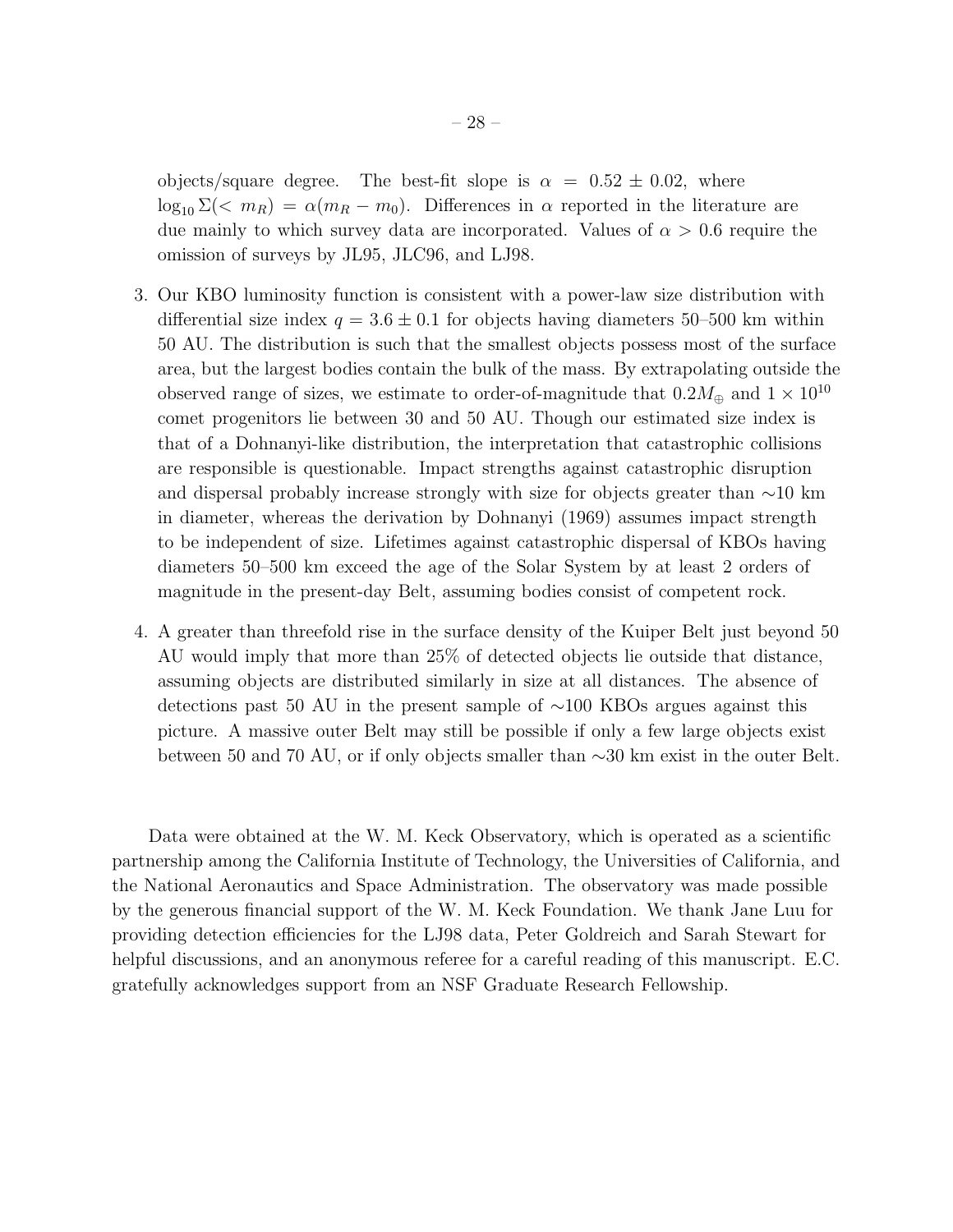# REFERENCES

- Allen, C. W. 1973, Astrophysical Quantities (London:Athlone)
- Brown, M. E., Kulkarni, S. R., & Liggett, T. J. 1997, ApJ, 490, L119
- Cochran, A. L., Levison, H. F., Stern, S. A., & Duncan, M. J. 1995, ApJ, 455, 342
- Borderies, N., Goldreich, P., & Tremaine, S. 1984, in Planetary Rings, ed. R. Greenberg & A. Brahic (Tucson: University of Arizona Press), 713
- Cuzzi, J. N., et al. 1984, in Planetary Rings, ed. R. Greenberg & A. Brahic (Tucson: University of Arizona Press), 73
- Davis, D. R., & Farinella, P. 1997, Icarus, 125, 50
- Durda, D. D., & Dermott, S. F. 1997, Icarus, 130, 140
- Durda, D. D., Greenberg, R., & Jedicke, R. 1998, Icarus, 135, 431
- Dohnanyi, J. S. 1969, J. Geophys. Res., 74, 2531
- Duncan, M. J., Levison, H. F., & Budd, S. M. 1995, AJ, 110, 373
- Duncan, M. J., & Levison, H. F. 1997, Science, 276, 1670
- Gladman, B., et al. 1998, AJ, 116, 2042 (G98)
- Hamid, S. E., Marsden, B. G., & Whipple, F. L. 1968, AJ, 73, 727
- Irwin, M., Tremaine, S., & Zytkow, A. N. 1995, AJ, 110, 3082 (I95)
- Jewitt, D., & Luu, J. 1995, AJ, 109, 1867 (JL95)
- Jewitt, D., Luu, J., & Chen, J. 1996, AJ, 112, 1225 (JLC96)
- Jewitt, D., Luu, J., & Trujillo, C. 1998, AJ, 115, 2125 (JLT98)
- Kenyon, S. J., & Luu, J. X. 1998, AJ, 115, 2136
- Landolt, A. U. 1992, AJ, 104, 340
- Levison, H. F., & Duncan, M. J. 1990, AJ, 100, 1669 (LD90)
- Levison, H. F., & Duncan, M. J. 1997, Icarus, 127, 13
- Luu, J. 1999, private communication
- Luu, J. X., & Jewitt, D. 1988, AJ, 95, 1256 (LJ88)
- Luu, J., Jewitt, D., Trujillo, C. A., Hergenrother, C. W., Chen, J., & Offutt, W. B. 1997, Nature, 287, 573
- Luu, J. X., & Jewitt, D. C. 1998, ApJ, 502, L91 (LJ98)
- Malhotra, R. 1995, AJ, 110, 420